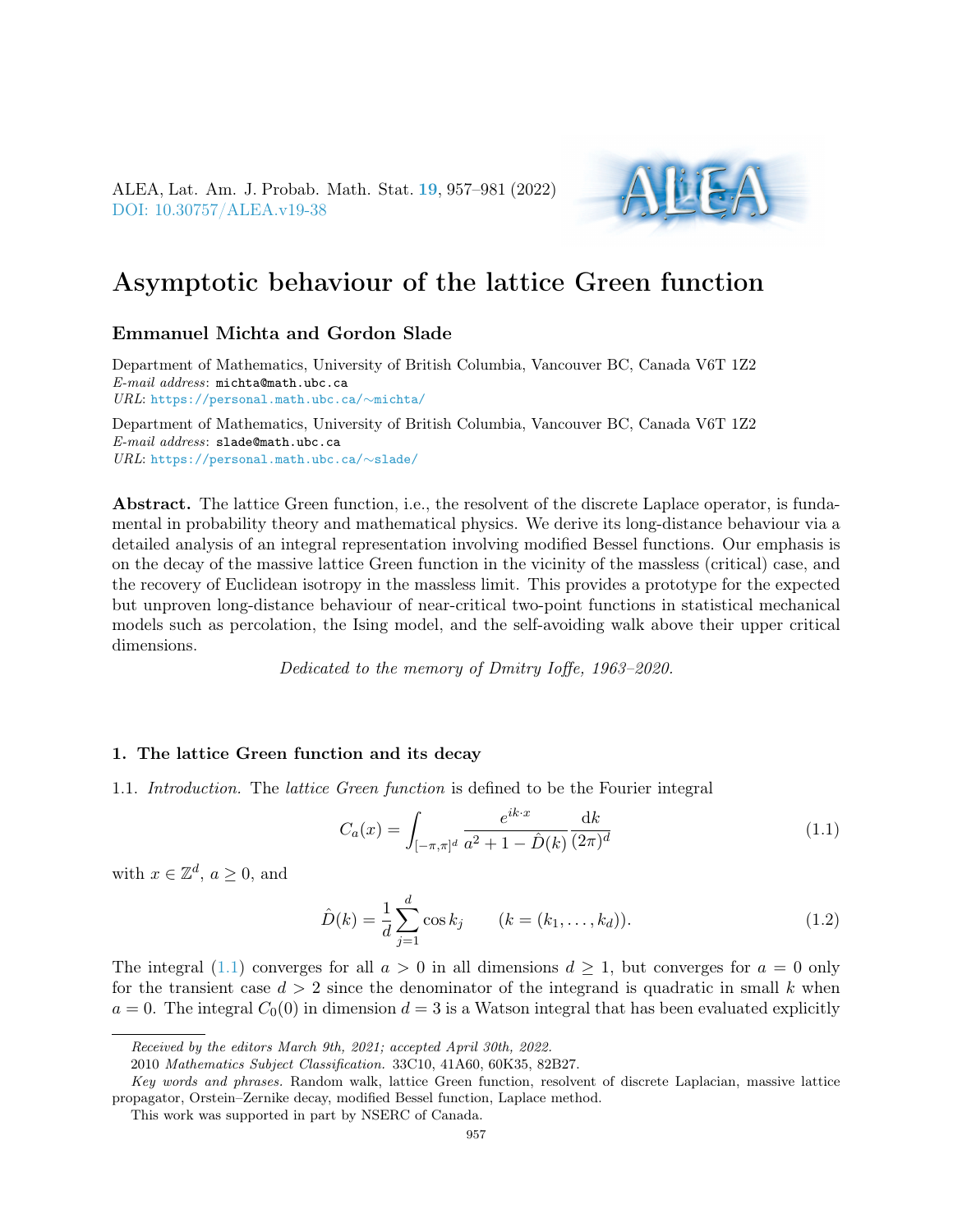in [Watson](#page-24-0) [\(1939\)](#page-24-0); see [Zucker](#page-24-1) [\(2011\)](#page-24-1) and [Guttmann](#page-23-0) [\(2010\)](#page-23-0) for the interesting history and further developments.

The lattice Green function derives its name from the fact that it is equal to the  $0, x$  matrix element of  $(-\Delta + a^2)^{-1}$  (the inverse is as an operator on  $\ell_2(\mathbb{Z}^d)$ ). Here  $\Delta$  is the Laplacian on  $\mathbb{Z}^d$ , i.e.,

<span id="page-1-0"></span>
$$
\Delta = D - I \tag{1.3}
$$

where D is the  $\mathbb{Z}^d \times \mathbb{Z}^d$  matrix with  $D_{xy} = \frac{1}{2d}$  $\frac{1}{2d}$  if  $||x-y||_1 = 1$ , and otherwise  $D_{xy} = 0$ , and I denotes the identity matrix. Thus  $C_a$  is the resolvent of the lattice Laplacian. In the physics literature,  $C_a$ is often called the Euclidean lattice scalar propagator.

Our purpose is to study the precise asymptotic behaviour of  $C_a(x)$  as x goes to infinity, with emphasis on how this behaviour depends on values of a close to the critical value  $a = 0$ , and on how Euclidean invariance is restored in the small  $a$  limit. Let  $m_a$  denote the unique nonnegative solution to cosh  $m_a = 1 + da^2$ . For  $a > 0$ , an elementary proof that  $m_a$  is the exponential rate of decay of  $C_a(x)$  when  $x \to \infty$  along a coordinate axis, and that  $C_a(x) \leq C_a(0)e^{-m_a||x||_\infty}$  for all  $x \in \mathbb{Z}^d$ , is given in [Madras and Slade](#page-23-1) [\(1993,](#page-23-1) Theorem A.2) (with a change of notation  $2dz = \frac{1}{1+z}$  $\frac{1}{1+a^2}$ ). On the other hand, for the critical case  $a = 0$  it is well-known that there is instead polynomial decay  $||x||_2^{-(d-2)}$  [Lawler and Limic](#page-23-2) [\(2010\)](#page-23-2). We will prove, in a unified way and with precise constants for the amplitudes in the asymptotic formulas, that there are the following four regimes of decay for dimensions  $d \geq 1$  (with the restriction  $d > 2$  for regime (IV)):

(I)

\nfixed 
$$
a > 0
$$
 anisotropic OZ

\n(II)

\n $a\|x\|_2 \to \infty$ ,  $a^3\|x\|_2 \to 0$  isotropic OZ

\n(III)

\nfixed  $a\|x\|_2 > 0$  isotropic OZ

\nmassive continuum

\n(IV)

\n $a = 0$  ( $d > 2$ ) massless continuum

\n $\|x\|_2^{-(d-2)}$ .

\nAns: (a)  $a^2\|x\|_2 \to 0$  (b)  $a = 0$  (d)  $a > 2$  (d)  $a = 0$  (e)  $a > 2$  (f)  $a > 0$  (g)  $a > 0$  (h)  $a > 0$  (i)  $a > 0$  (j)  $a > 0$  (k)  $a > 0$  (l)  $a > 0$  (l)  $a > 0$  (l)  $a > 0$  (l)  $a > 0$  (l)  $a > 0$  (l)  $a > 0$  (l)  $a > 0$  (l)  $a > 0$  (l)  $a > 0$  (l)  $a > 0$  (l)  $a > 0$  (l)  $a > 0$  (l)  $a > 0$  (l)  $a > 0$  (l)  $a > 0$  (l)  $a > 0$  (l)  $a > 0$  (l)  $a > 0$  (l)  $a > 0$  (l)  $a > 0$  (l)  $a > 0$  (l)  $a > 0$  (l)  $a > 0$  (l)  $a > 0$  (l)  $a > 0$  (l)  $a > 0$  (l)  $a > 0$  (l)  $a > 0$  (l)  $a > 0$  (l)  $a > 0$ 

The decay in regime (I) is called *Ornstein–Zernike decay*. The norm  $|\cdot|_a$  is an explicitly defined a-dependent anisotropic norm on  $\mathbb{R}^d$  (not an  $\ell^p$  norm). Ornstein–Zernike decay is widely studied and has been proved for a variety of subcritical statistical mechanical models, e.g., [Campanino](#page-22-0) [et al.](#page-22-0) [\(2008\)](#page-22-0); [Chayes and Chayes](#page-22-1) [\(1986\)](#page-22-1); [Campanino et al.](#page-22-2) [\(1991\)](#page-22-2). These proofs for much more difficult models than the lattice Green function show decay of the form  $|x|_a^{-(d-1)/2}e^{-m_a|x|_a}$ , but do not however reveal the factor  $m_a^{(d-3)/2}$  for small  $a > 0$ . Indeed, a solution to the latter problem would be tantamount to a control of the critical behaviour of those models, a topic with difficult unsolved problems of great current interest.

The decay in regime (II) is also Ornstein–Zernike decay, but the mass in regime (I) is now replaced The decay in regime (11) is also Ornstein–Zernike decay, but the mass in regime (1) is now replaced<br>by its asymptotic form  $\sqrt{2da}$  as  $a \to 0$ , and Euclidean invariance is restored since the norm  $|x|_a$  from regime (I) is replaced by the Euclidean norm. This is natural: we will prove that  $\lim_{a\to 0} |x|_a = ||x||_2$ .

The decay in regimes (III) and (IV) is in fact expressed in terms of the continuum Green function for the Laplacian on  $\mathbb{R}^d$ : the massive Green function in regime (III) and massless Green function in regime (IV). These continuum Green functions appear explicitly in the full asymptotic formulas in these regimes. In both cases, the decay is Euclidean invariant and is expressed in terms of the  $\ell_2$ norm.

The transition from regime (II) to (III) can be anticipated by replacing a in (II) by  $||x||_2^{-1}$ , which corresponds to x on the order of the *correlation length*  $m_a^{-1}$ . This replacement causes the asymptotic formula in (II) to transform into the formula in (III).

More generally, for real numbers  $q \in (0,\infty)$  we consider the decay of

<span id="page-1-1"></span>
$$
C_a^{(q)}(x) = \int_{[-\pi,\pi]^d} \frac{e^{ik \cdot x}}{(a^2 + 1 - \hat{D}(k))^q} \frac{\mathrm{d}k}{(2\pi)^d} \tag{1.4}
$$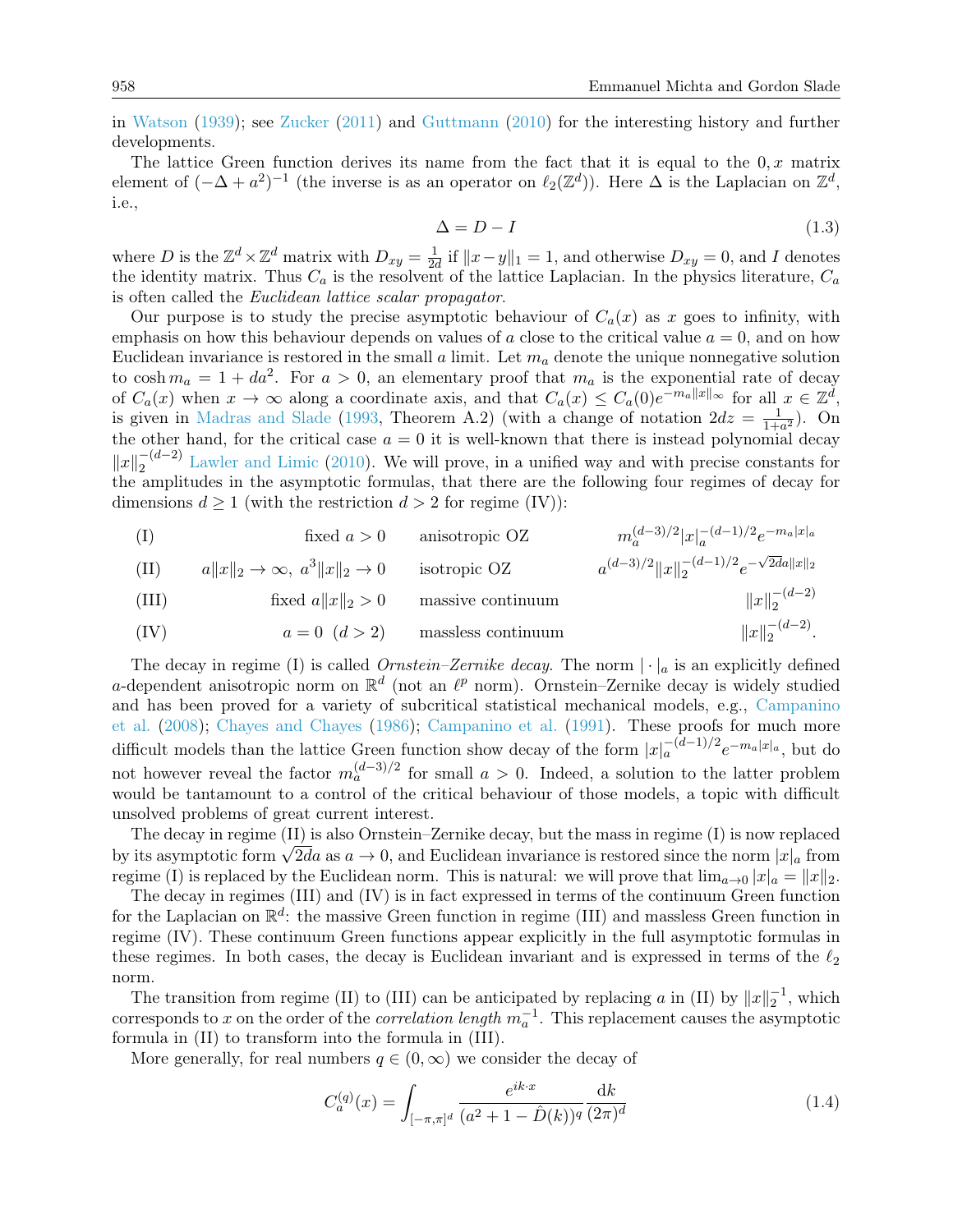in the above four regimes. When  $q \geq 2$  is a positive integer,  $C_q^{(q)}$  is the q-fold convolution of  $C_a$  with itself. For  $q = 2, 3, 4, C_a^{(q)}(0)$  is known respectively as the bubble, triangle and square diagram. These diagrams play an important role in the study of various statistical mechanical models above their upper critical dimensions, especially when  $a = 0$ ; see, e.g., [Slade](#page-23-3) [\(2006\)](#page-23-3). For integers  $q \geq 2$ ,  $C_0^{(q)}$  $\mathcal{O}_0^{(q)}(x)$  is the critical lattice polyharmonic Green function. Polyharmonic functions have been widely studied, especially on  $\mathbb{R}^d$  rather than on the lattice  $\mathbb{Z}^d$  (e.g., [Aronszajn et al.](#page-22-3)  $(1983)$ .

We note in passing that the lattice Green function has the following probabilistic interpretation. Let  $X_1, X_2, \ldots$  be independent and identically distributed random variables with each  $X_i$  equally likely to be any one of the 2d unit vectors (positive or negative) in  $\mathbb{Z}^d$ , for any fixed integer  $d \geq 1$ . For  $a \in [0, \infty)$ , let N be a geometric random variable with

$$
\mathbb{P}(N=n) = \left(\frac{1}{1+a^2}\right)^n \frac{a^2}{1+a^2} \qquad (n \ge 0),\tag{1.5}
$$

with N independent of the  $X_i$ . Then  $\mathbb{P}(N \geq n) = (\frac{1}{1+a^2})^n$ . Let  $S_0 = 0$ , and consider the nearestneighbour random walk  $S_n = X_1 + \cdots + X_n$  on  $\mathbb{Z}^d$  subjected to a-dependent killing, i.e., the walk takes N steps and then dies. Let  $p_n(x)$  denote the probability that the random walk without killing makes a transition from 0 to  $x$  in  $n$  steps. The expected number of visits of the random walk to a point  $x \in \mathbb{Z}^d$  is

$$
\mathbb{E}\left(\sum_{n=0}^{N} \mathbb{1}_{S_n=x}\right) = \sum_{n=0}^{\infty} \left(\frac{1}{1+a^2}\right)^n p_n(x) \qquad (x \in \mathbb{Z}^d). \tag{1.6}
$$

The expectation in [\(1.6\)](#page-2-0) is equal to  $(1 + a^2)C_a^{(1)}(x)$ , as a consequence of the fact that the Fourier transform of  $p_n(x)$  is simply

<span id="page-2-0"></span>
$$
\sum_{x \in \mathbb{Z}^d} p_n(x) e^{ik \cdot x} = \hat{D}(k)^n.
$$
\n(1.7)

We do not consider more general random walks, which would correspond to operators other than the Laplacian. We expect that our results should extend to the Green function for random walks taking finite-range symmetric steps, but as can be seen in [Aoun et al.](#page-22-4) [\(2021\)](#page-22-4) the nature of the decay can change when arbitrarily long steps are permitted.

Our motivation to study the decay of the lattice Green function originates from statistical mechanics. The long-distance asymptotic behaviour of the two-point function is an essential feature in the analysis of critical phenomena in lattice statistical mechanical models such as percolation, the Ising model, or the self-avoiding walk. In high dimensions,  $||x||_2^{-(d-2)}$  $2^{-(a-2)}$  decay of the critical two-point function has been proved in several cases, including [Hara et al.](#page-23-4) [\(2003\)](#page-23-4); [Hara](#page-23-5) [\(2008\)](#page-23-5); [Brydges et al.](#page-22-5) [\(2021\)](#page-22-5); [Sakai](#page-23-6) [\(2007\)](#page-23-6). However, the near-critical behaviour, which merges the subcritical exponential decay and the power-law critical decay, has received scant attention despite the fact that it has the potential to reveal important and hitherto unstudied aspects of the critical behaviour, particularly for models defined on a torus. Recently progress has been made in this direction for weakly selfavoiding walk for dimensions  $d > 4$  [Michta and Slade](#page-23-7) [\(2021\)](#page-23-7); [Slade](#page-23-8) [\(2020\)](#page-23-8) and percolation for  $d > 6$ [Hutchcroft et al.](#page-23-9) [\(2021\)](#page-23-9). In high dimensions, where mean-field behaviour is known to occur, the near-critical two-point function is conjectured to have similar decay to that of the lattice Green function. It is therefore important to have a detailed understanding of the long-distance behaviour of the lattice Green function as a prototype. In this paper, we provide a comprehensive account of the decay of the lattice Green function.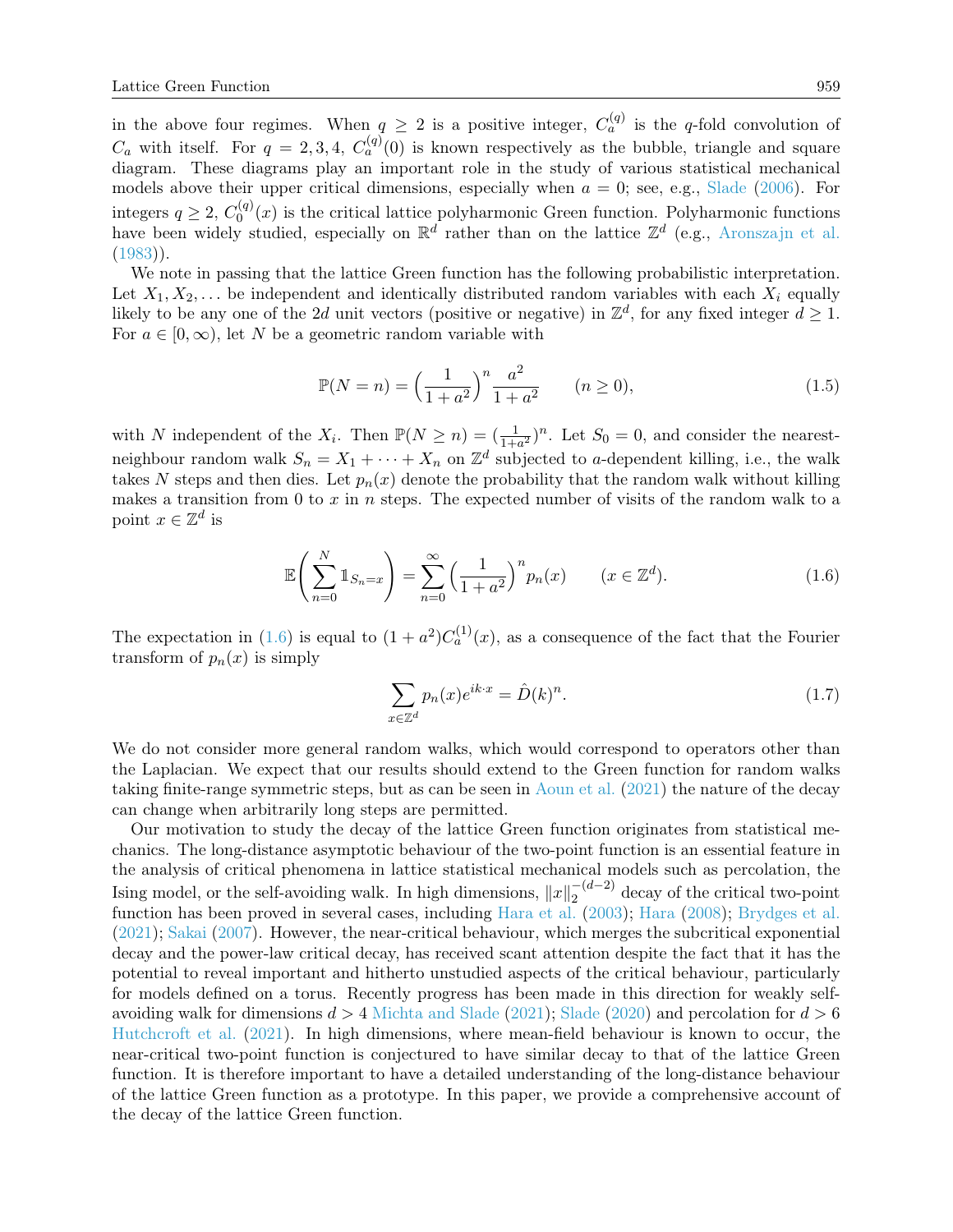1.2. The anisotropic norm. Lattice effects play a significant role in the asymptotic behaviour of  $C_a^{(q)}(x)$  when  $a > 0$  is fixed, and lead to anisotropy in the decay. The following definition enters into the description of the anisotropy.

<span id="page-3-6"></span>**Definition 1.1.** Let  $d \ge 1$  and  $a \ge 0$ . We define the mass, or inverse correlation length, to be the unique solution  $m_a \geq 0$  of

<span id="page-3-1"></span>
$$
\cosh m_a = 1 + da^2. \tag{1.8}
$$

For nonzero  $x \in \mathbb{R}^d$ , let  $u = u_a(x) \geq 0$  be the unique solution of

<span id="page-3-0"></span>
$$
\frac{1}{d} \sum_{i=1}^{d} \sqrt{1 + x_i^2 u^2} = 1 + a^2,\tag{1.9}
$$

which exists since the left-hand side of [\(1.9\)](#page-3-0) is a strictly increasing function of  $u \in [0,\infty)$  onto [1, ∞). Finally, with the restriction now that  $a > 0$ , we define  $|0|_a = 0$  and for nonzero  $x \in \mathbb{R}^d$ define

<span id="page-3-2"></span>
$$
|x|_a = \frac{1}{m_a} \sum_{i=1}^d x_i \operatorname{arcsinh}(x_i u_a(x)).
$$
\n(1.10)

It follows from  $(1.8)$  and Taylor's theorem that, as  $a \to 0$ ,

<span id="page-3-5"></span>
$$
m_a = \sqrt{2d}a(1 + O(a^2)).
$$
\n(1.11)

Equation [\(1.10\)](#page-3-2) defines a norm on  $\mathbb{R}^d$  whose properties are indicated in Proposition [1.2.](#page-3-3) In particular, the norm  $|\cdot|_a$  interpolates between the  $\ell_1$  norm when  $a = \infty$  and the  $\ell_2$  norm when  $a = 0$ . The norm's unit ball in dimensions  $d = 2, 3$  is depicted in Figure [1.1.](#page-3-4)



<span id="page-3-4"></span>FIGURE 1.1. Unit ball for the norm  $|\cdot|_a$  in dimensions  $d = 2, 3$ .

<span id="page-3-3"></span>**Proposition 1.2.** Let  $d \geq 1$  and  $a > 0$ . The function  $|\cdot|_a$  defines a norm on  $\mathbb{R}^d$  which is monotone increasing in a and for all  $x \in \mathbb{R}^d$  obeys

$$
\lim_{a \to 0} |x|_a = ||x||_2, \qquad \lim_{a \to \infty} |x|_a = ||x||_1,\tag{1.12}
$$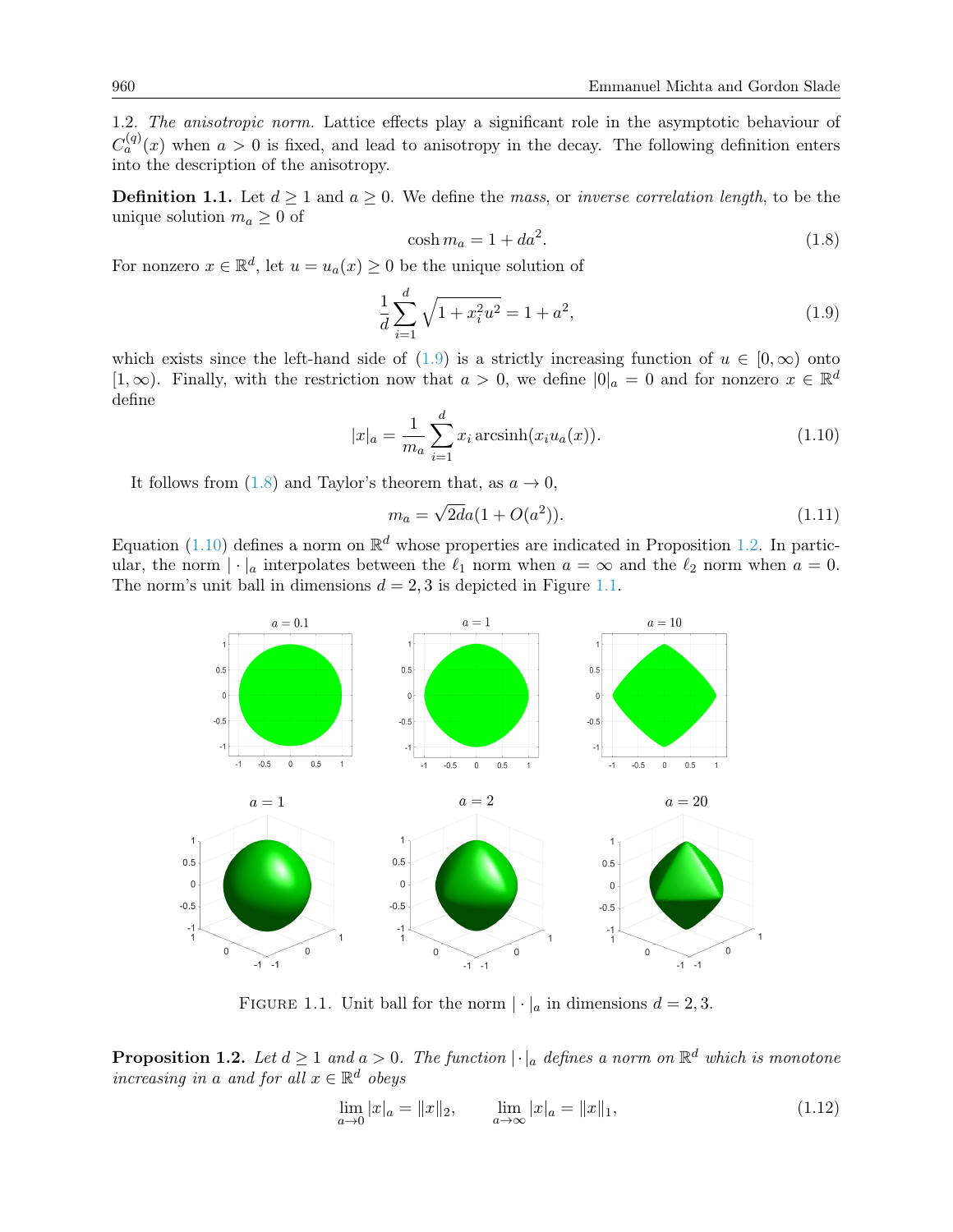in fact  $|x|_a = ||x||_2(1 + O(a^2))$  uniformly in  $x \neq 0$ . In particular,

<span id="page-4-4"></span>
$$
||x||_2 \le |x|_a \le ||x||_1. \tag{1.13}
$$

By definition,  $m_a(0) = 0$  and  $m_a$  is a strictly positive strictly increasing function of  $a > 0$ . To understand why the factor  $m_a^{-1}$  appears on the right-hand side of [\(1.10\)](#page-3-2), we note that for any  $a > 0$ and for any unit vector  $e_j \in \mathbb{R}^d$ ,

$$
u_a(e_j) = \sqrt{(1 + da^2)^2 - 1} = \sqrt{\cosh^2 m_a - 1} = \sinh m_a,
$$
\n(1.14)

and hence, for all  $a > 0$ ,

<span id="page-4-6"></span><span id="page-4-5"></span>
$$
|e_j|_a = 1.\t(1.15)
$$

The  $\lceil \cdot \rceil_a$  norm originated in the analysis of the 2-dimensional Ising model [McCoy and Wu](#page-23-10) [\(1973,](#page-23-10) pp. 302–303), although it was not identified there as a norm. A proof that it defines a norm was given in [Pfister](#page-23-11) [\(1991,](#page-23-11) Lemma 6.5); there the proof of the triangle inequality was based on the second Griffiths inequality applied to the 2-dimensional Ising model. We provide a simple alternate proof based on a random walk argument. We do not know of any direct proof of the triangle inequality based on the definition of the norm. Neither are we aware of any prior proof of the monotonicity of the norm.

1.3. The continuum Green function. In Appendix [A](#page-20-0) we consider and interpret the integral

<span id="page-4-0"></span>
$$
G_s^{(q)}(x) = \int_{\mathbb{R}^d} \frac{e^{ik \cdot x}}{(\frac{1}{2d} \|k\|_2^2 + s^2)^q} \frac{dk}{(2\pi)^d} \qquad (x \in \mathbb{R}^d \setminus \{0\}),
$$
\n(1.16)

which in the case  $q = 1$  is the Green function for the (normalised) continuum Laplace operator on  $\mathbb{R}^d$ . It follows from  $(1.16)$  that there is a scaling relation

<span id="page-4-7"></span><span id="page-4-3"></span><span id="page-4-2"></span><span id="page-4-1"></span>
$$
G_s^{(q)}(x) = s^{d-2q} G_1^{(q)}(sx) \qquad (s > 0). \tag{1.17}
$$

In Appendix [A,](#page-20-0) we recall the elementary proof that for  $s > 0$ , integers  $d \geq 1$ , and nonzero  $q \in \mathbb{R}$ . the massive and massless continuum Green functions are given explicitly (in the sense of tempered distributions) by [\(1.17\)](#page-4-1) together with

$$
G_1^{(q)}(x) = \frac{2d^q}{\Gamma(q)(2\pi)^{d/2}} \left(\frac{\sqrt{2d}}{\|x\|_2}\right)^{(d-2q)/2} K_{(d-2q)/2}(\sqrt{2d}\|x\|_2),\tag{1.18}
$$

$$
G_0^{(q)}(x) = \frac{d^q \Gamma(\frac{d-2q}{2})}{2^q \pi^{d/2} \Gamma(q)} \frac{1}{\|x\|_2^{d-2q}},\tag{1.19}
$$

where  $K_{\alpha}$  is the modified Bessel function of the second kind and for [\(1.19\)](#page-4-2) we restrict to  $d > 2q$ . For  $\alpha > 0$  the asymptotic behaviour of  $K_{\alpha}$  is known to be

$$
K_{\alpha}(z) \sim \frac{\Gamma(\alpha)}{2} \left(\frac{2}{z}\right)^{\alpha} \quad (z \to 0), \qquad K_{\alpha}(z) \sim \sqrt{\frac{\pi}{2z}} e^{-z} \quad (z \to \infty).
$$
 (1.20)

#### 1.4. Asymptotic behaviour.

1.4.1. Main result. The following theorem gives a precise statement of the asymptotic decay of the lattice Green function for arbitrary dimension  $d \geq 1$  and for  $a \geq 0$  (possibly *n*-dependent). The norm  $|\cdot|_a$  plays a key role in the anisotropic limit [\(1.21\)](#page-5-0), for which lattice effects persist when a is independent of n. Recall that  $m_a = \arccosh(1 + da^2)$  for  $a \ge 0$ . We write  $f(n) \sim g(n)$  to mean  $\lim_{n\to\infty} f(n)/g(n) = 1.$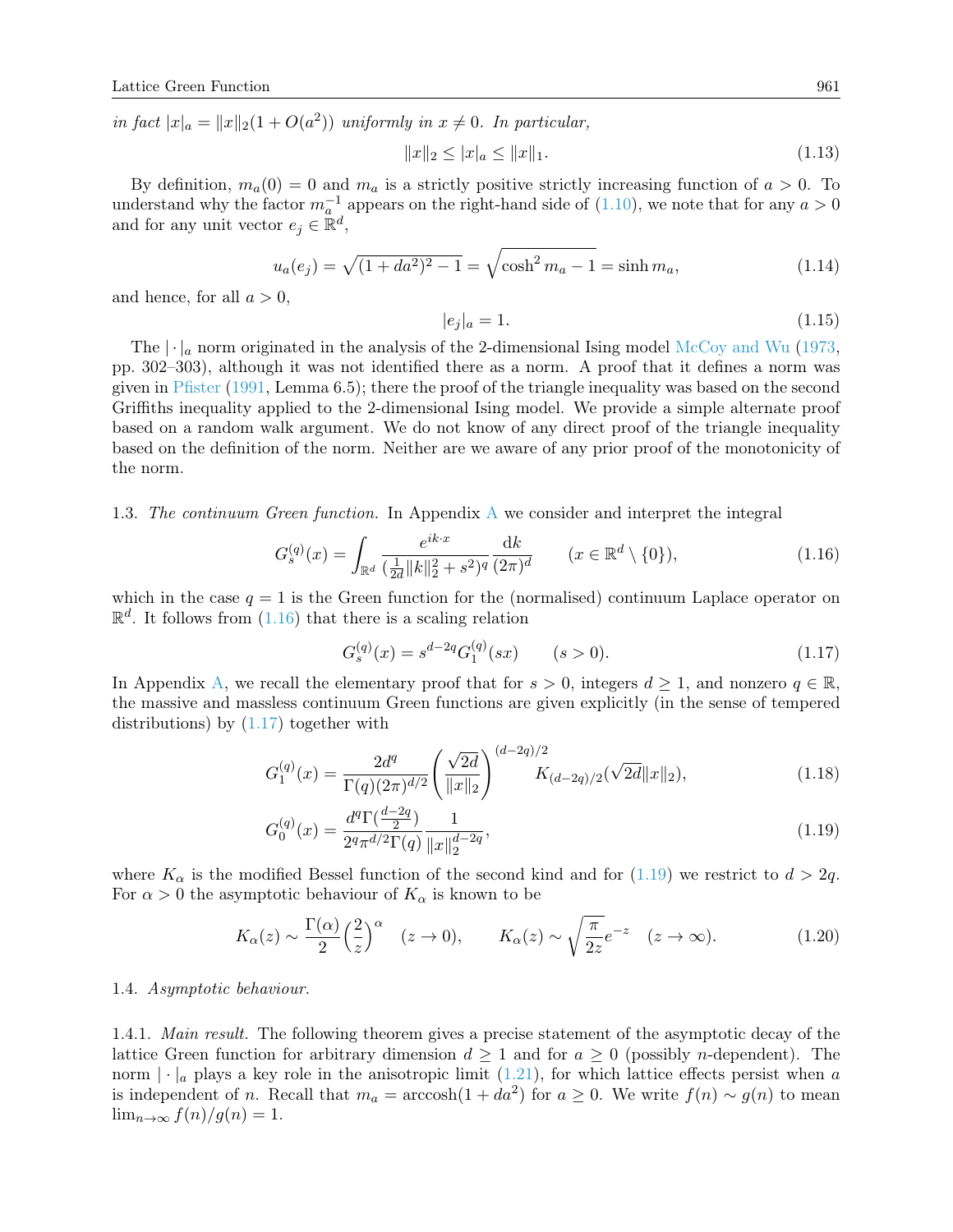<span id="page-5-3"></span>**Theorem 1.3.** Let  $d \geq 1$  and  $q \in (0, \infty)$  (not necessarily integer). Fix  $x \in \mathbb{Z}^d \setminus \{0\}$ .

(i) (Ornstein–Zernike decay). Let  $a_n \in (0,\infty)$  and suppose that  $a_n n \to \infty$  in such a manner that  $a_n$  remains bounded (this includes in particular the case of fixed  $a_n = a \in (0,\infty)$ ). There exists  $c_{a,q,\hat{x}}>0$  depending on a, q, and the direction  $\hat{x}=x/|x|_a$  (and on the dimension d), such that, as  $n \to \infty$ ,

<span id="page-5-0"></span>
$$
C_{a_n}^{(q)}(nx) \sim c_{a_n,q,\hat{x}} \frac{m_{a_n}^{(d-1-2q)/2}}{(n|x|_{a_n})^{(d+1-2q)/2}} e^{-m_{a_n}n|x|_{a_n}}.
$$
\n(1.21)

The ratio of the above left- and right-hand sides converges to 1 uniformly in nonzero  $x$ , and the constant  $c_{a,q,\hat{x}}$  has the explicit  $\hat{x}$ -independent limit

<span id="page-5-6"></span>
$$
c_{0,q} = \lim_{a \to 0} c_{a,q,\hat{x}} = \frac{d^q}{(2\pi)^{(d-1)/2} \Gamma(q)}.
$$
\n(1.22)

(ii) (Critical decay). Let  $a_n = s/n$  with  $s \in [0, \infty)$ , with  $d > 2q$  if  $s = 0$ . Then, as  $n \to \infty$ ,

<span id="page-5-2"></span>
$$
C_{a_n}^{(q)}(nx) \sim \frac{1}{n^{d-2q}} G_s^{(q)}(x). \tag{1.23}
$$

The asymptotic formula [\(1.21\)](#page-5-0) encompasses both regimes (I) and (II) mentioned in Section [1.1.](#page-0-1) The anisotropic OZ regime (I) is the case of fixed  $a_n = a > 0$ , for which the anisotropic norm  $|x|_a$ plays a role.

For the isotropic OZ regime (II), we are interested in the case where  $a_n \to 0$  in such a way that  $a_n n \to \infty$  and  $a_n^3 n \to 0$ . Recall from [\(1.11\)](#page-3-5) and Proposition [1.2](#page-3-3) that  $m_a = \sqrt{2d}a(1 + O(a^2))$  and  $|x|_a = ||x||_2(1 + O(a^2))$ . Consequently, as  $a_n \to 0$  we have

$$
m_{a_n} n|x|_{a_n} = \sqrt{2d} a_n n \|x\|_2 (1 + O(a_n^2))
$$
\n(1.24)

and hence it follows from  $(1.21)$  that if  $a_n n \to \infty$  then

<span id="page-5-1"></span>
$$
C_{a_n}^{(q)}(nx) \sim c_{0,q} \frac{(\sqrt{2d}a_n)^{(d-1-2q)/2}}{(n||x||_2)^{(d+1-2q)/2}} e^{-\sqrt{2d}a_n n ||x||_2 [1+O(a_n^2)]}.
$$
\n(1.25)

If we now assume additionally that  $a_n^3 n \to 0$  then the error term in the exponential can be neglected and we obtain the result claimed for regime (II), namely

<span id="page-5-4"></span>
$$
C_{a_n}^{(q)}(nx) \sim c_{0,q} \frac{(\sqrt{2d}a_n)^{(d-1-2q)/2}}{(n||x||_2)^{(d+1-2q)/2}} e^{-\sqrt{2d}a_n n ||x||_2}.
$$
\n(1.26)

If the condition  $a_n^3 n \to 0$  is violated then we see from  $(1.25)$  that modifications to the exponential decay will occur from the error term in the exponent.

The massive critical regime (III) and the massless critical regime (IV) are respectively the  $s > 0$ and  $s = 0$  cases of [\(1.23\)](#page-5-2). There is coherence between regimes (II) and (III) in the sense that if  $a_n$  in (II) is replaced by  $s/n$  then the exponential factor becomes a constant and the powers  $a_n^{(d-1-2q)/2}n^{-(d+1-2q)/2}$  reduce to an s-dependent multiple of  $n^{-(d-2q)}$ . The continuum Green function  $G_s^{(q)}(x)$  provides the amplitude for the asymptotic decay in the critical regimes. There is no statement of uniformity in x in [\(1.23\)](#page-5-2) because uniformity is impossible for  $s > 0$ : e.g., if  $x = n^2y$ with y independent of n then  $\frac{s}{n}x = sny \to \infty$  as  $n \to \infty$  and we are actually in regime (I), not regime (III).

1.4.2. Previous results. The proof of Theorem [1.3](#page-5-3) is based on the representation

<span id="page-5-5"></span>
$$
C_a^{(q)}(x) = \frac{1}{\Gamma(q)} \int_0^\infty t^{q-1} e^{-(a^2+1)t} \prod_{j=1}^d I_{x_j}(t/d) dt \tag{1.27}
$$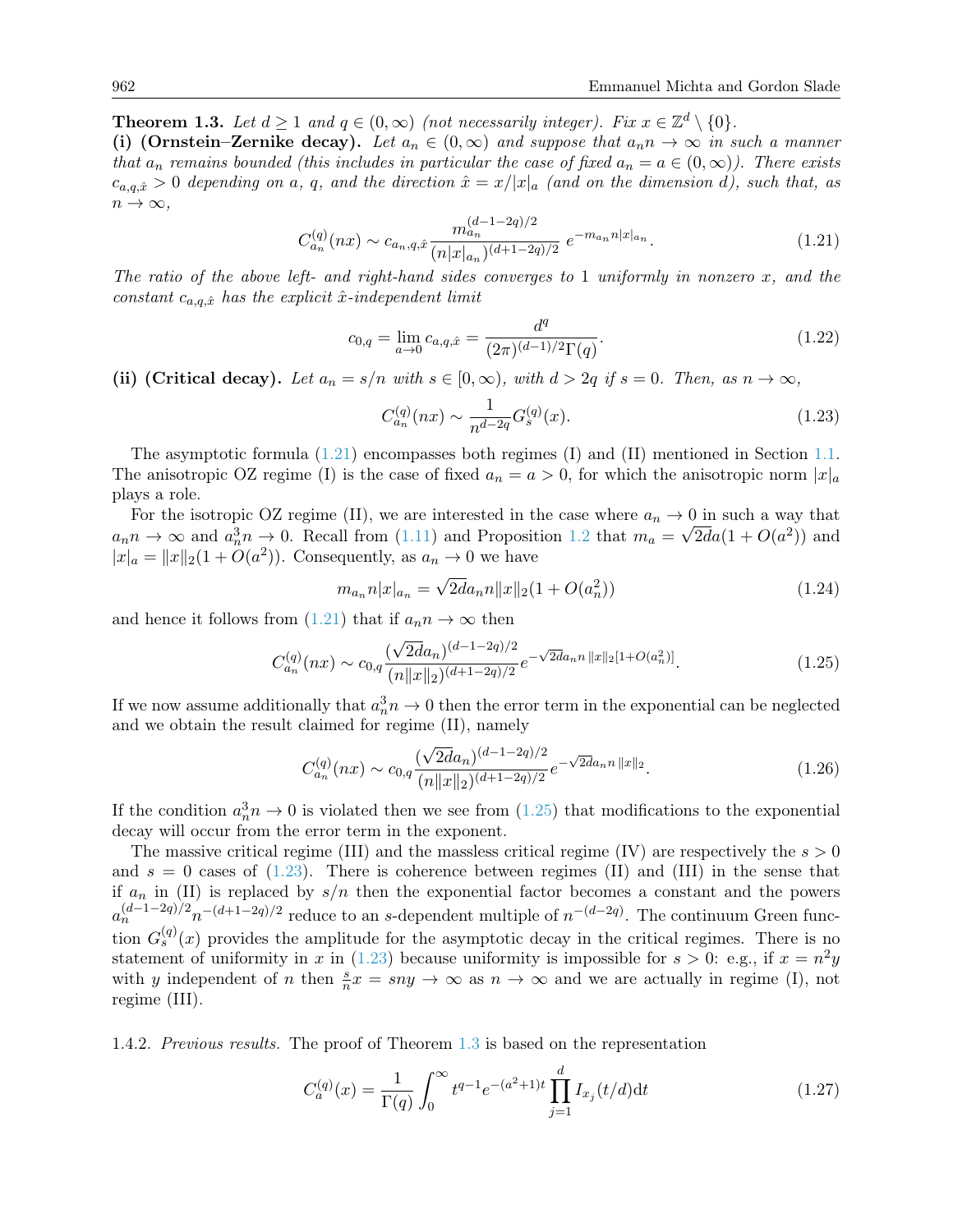in terms of the modified Bessel function of the first kind. Much of Theorem [1.3](#page-5-3) has been proved previously by other authors, and we now describe what was done previously and how our approach simplifies, extends and unifies earlier work.

For  $q = 1$  and for fixed  $a_n = a > 0$ , the asymptotic formula [\(1.21\)](#page-5-0) is proved in [Molchanov and](#page-23-12) [Yarovaya](#page-23-12) [\(2012,](#page-23-12) Theorem 3.2) for  $d \ge 1$ , and for  $d = 2$  in [Messikh](#page-23-13) [\(2006,](#page-23-13) Proposition 13). Neither of those references identified the role of the anisotropic norm in [\(1.21\)](#page-5-0), and the norm makes the statement significantly more transparent. In [Molchanov and Yarovaya](#page-23-12) [\(2012,](#page-23-12) Theorem 3.3), [\(1.26\)](#page-5-4) is stated to hold in the limit in which  $a_n \to 0$  with  $a_n n \to \infty$ ; in fact the further restriction  $a_n^3 n \to 0$ is necessary for the simplification of the exponential in  $(1.21)$  to yield the isotropic form  $(1.26)$ . Our method of proof is based on the Laplace method as in [Molchanov and Yarovaya](#page-23-12) [\(2012\)](#page-23-12) but it is simplified by our appeal to well-established properties of the modified Bessel function rather than deriving them as part of the proof as in [Molchanov and Yarovaya](#page-23-12) [\(2012\)](#page-23-12). Also, unlike the separate proofs for the anisotropic and isotropic cases in [Molchanov and Yarovaya](#page-23-12) [\(2012\)](#page-23-12), we give one unified proof.

The massive critical regime was considered in [Paladini and Sexton](#page-23-14) [\(1999\)](#page-23-14) (indeed these authors computed higher-order terms as well), but the arguments used in [Paladini and Sexton](#page-23-14) [\(1999\)](#page-23-14) do not constitute a proof. The formula [\(1.23\)](#page-5-2) for  $q = 1$  and  $s > 0$  can be inferred from the statement of [Deng et al.](#page-23-15) [\(2022,](#page-23-15) Proposition 3.1), which is proved via the local central limit theorem. Our proof, which again uses known properties of the modified Bessel function, involves a straightforward application of the dominated convergence theorem and does not involve the Laplace method.

For the massless critical regime (IV), the asymptotic behaviour of the critical lattice polyharmonic Green function is given in [Mangad](#page-23-16) [\(1967\)](#page-23-16) as

<span id="page-6-0"></span>
$$
C_0^{(q)}(x) \sim \frac{d^q \Gamma(\frac{d-2q}{2})}{2^q \pi^{d/2} \Gamma(q)} \frac{1}{\|x\|_2^{d-2q}} \qquad (q = 1, 2, 3, \dots; d > 2q)
$$
 (1.28)

with explicit higher-order correction term. Since higher-order terms are known we make no effort here to compute them, as our focus in the proof is on simplicity. We prove  $(1.28)$  as the  $s = 0$ case of [\(1.23\)](#page-5-2) for arbitrary real  $q \in (0,\infty)$  when  $d > 2q$ . This special case of our proof of (1.23) in the entire critical regime  $s \geq 0$  does not require separate attention. When  $q = 1$ , [\(1.28\)](#page-6-0) gives the well-known decay of the critical lattice Green function. In fact, the  $||x||_2^{-(d-2)}$  $_{2}^{-(a-2)}$  decay in  $(1.28)$ for  $q = 1$  holds more generally under a second-moment condition for  $D_{xy}$  (recall [\(1.3\)](#page-1-0)), with error term of order  $||x||_2^{-d}$  with known coefficient. For  $q = 1$  see, e.g., [Lawler and Limic](#page-23-2) [\(2010,](#page-23-2) p. 82) or [Molchanov and Yarovaya](#page-23-12) [\(2012,](#page-23-12) Theorem 3.4), or [Spitzer](#page-23-17) [\(1976,](#page-23-17) p. 308) for  $d = 3$ , and for further error terms see [Uchiyama](#page-23-18) [\(1998\)](#page-23-18). A version of [\(1.28\)](#page-6-0) for  $q = 1$  holds under certain conditions even when the transition matrix  $D_{xy}$  is permitted to assume negative values [Hara](#page-23-5) [\(2008\)](#page-23-5).

1.4.3. Explicit calculation for  $d = 1$ . For  $d = 1$  and integers  $q \ge 1$ , the condition  $d = 1 > 2q$  is violated and  $C_0^{(q)} = \infty$ , so regime (IV) does not apply. The computation of  $C_a^{(q)}(x)$  for  $d = 1$ , integer  $q \ge 1$ , and  $a > 0$  can be done explicitly with the result that

$$
\int_{-\pi}^{\pi} \frac{e^{ikx}}{(1+a^2-\cos k)^q} \frac{dk}{2\pi} = \frac{e^{-m_a|x|}}{\sinh^q m_a} \sum_{l=0}^{q-1} \binom{|x|+q-1}{q-1-l} \binom{q-1+l}{l} \left(\frac{e^{-m_a}}{2\sinh m_a}\right)^l \tag{1.29}
$$

with  $m_a = \arccosh(1 + a^2)$ . The above formula can be verified by residue calculus or by an appropriate rewriting of the formula [Gradshteyn and Ryzhik](#page-23-19) [\(2007,](#page-23-19) (3.616.7)). In detail, the cases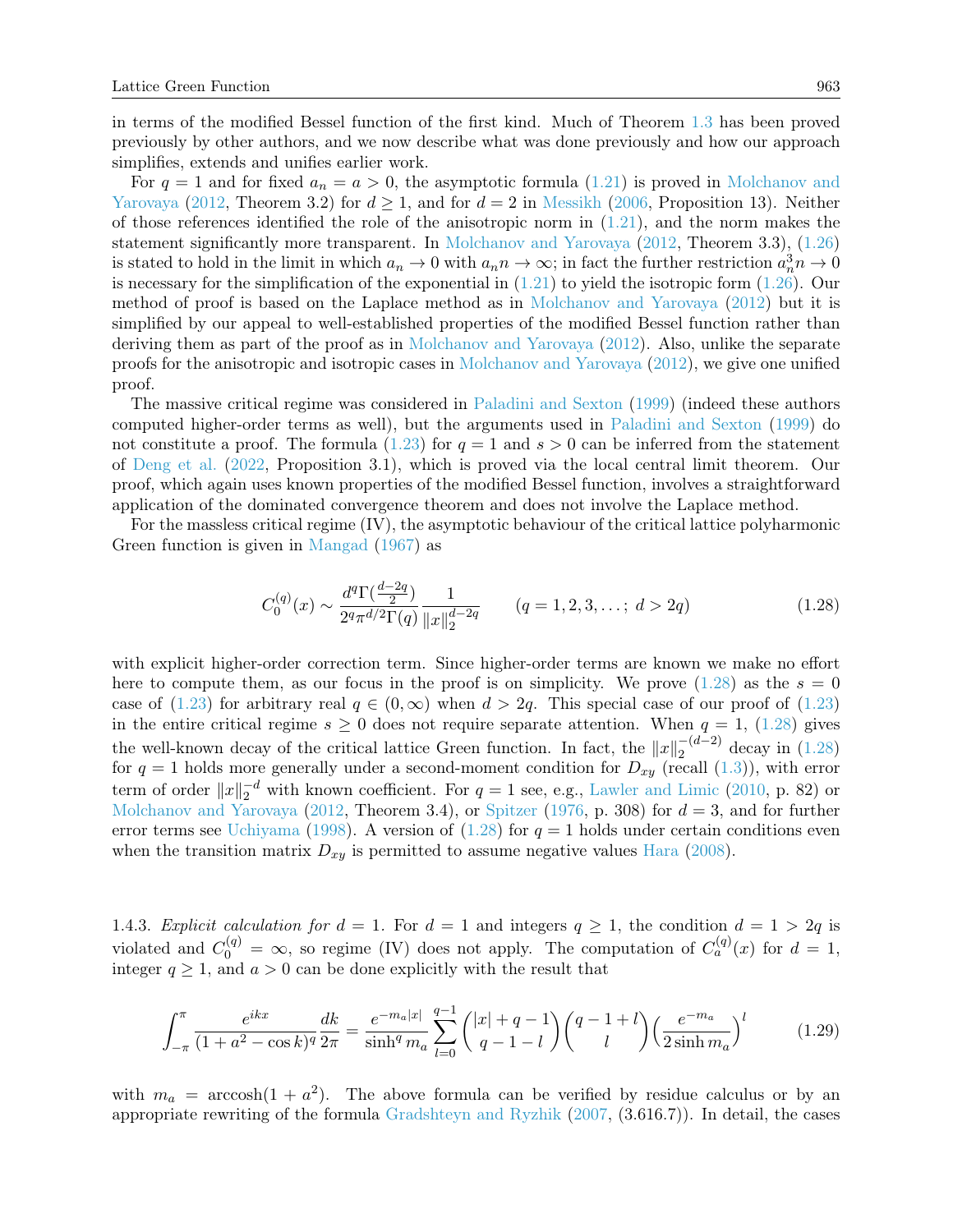$q = 1$  and  $q = 2$  are

$$
C_a^{(1)}(x) = \frac{e^{-m_a|x|}}{\sinh m_a}
$$
 (d = 1), (1.30)

$$
C_a^{(2)}(x) = \frac{|x|e^{-m_a|x|}}{\sinh^2 m_a} \left[ 1 + \frac{1}{|x|} \left( 1 + \frac{e^{-m_a}}{\sinh m_a} \right) \right] \qquad (d = 1).
$$
 (1.31)

Both of the formulas  $(1.30)$ – $(1.31)$  refine and are consistent with  $(1.21)$  and  $(1.23)$  from Theorem [1.3.](#page-5-3) In particular, for  $a = s/n$  with fixed  $s > 0$ , [\(1.30\)](#page-7-0) gives

<span id="page-7-1"></span><span id="page-7-0"></span>
$$
C_{s/n}^{(1)}(nx) \sim \frac{n}{\sqrt{2}s} e^{-\sqrt{2}s|x|},\tag{1.32}
$$

and since  $K_{-1/2}(y) = K_{1/2}(y) = \pi^{1/2}(2y)^{-1/2}e^{-y}$  for  $y > 0$  (see [Gradshteyn and Ryzhik](#page-23-19) [\(2007,](#page-23-19) 8.432.8)) this agrees with [\(1.23\)](#page-5-2).

1.4.4. Ornstein–Zernike vs critical decay. In the physics literature, the inverse mass  $\xi_a = m_a^{-1}$  is known as the *correlation length*. With  $a = s/n$  and  $s > 0$ , Theorem [1.3](#page-5-3) can then be interpreted informally as identifying the following decay of the lattice Green function:

$$
s > 0 \qquad \qquad n \|x\|_2 \asymp \xi_a \qquad \text{massive continuum limit}, \tag{1.33}
$$

$$
s \to \infty \qquad n||x||_2 \gg \xi_a \qquad \text{Ornstein–Zernike decay.} \tag{1.34}
$$

For the latter case, we see the Euclidean invariance if  $s = o(n)$  but not for  $s = an$  with fixed  $a > 0$ .

The Ornstein–Zernike and critical regimes occur in general dimensions in lattice statistical mechanical models such as the self-avoiding walk, percolation, and the Ising model [Campanino et al.](#page-22-0) [\(2008\)](#page-22-0); [Chayes and Chayes](#page-22-1) [\(1986\)](#page-22-1); [Campanino et al.](#page-22-2) [\(1991\)](#page-22-2). This perspective is standard in the physics literature but a mathematical description of the near-critical behaviour which crosses over between the two regimes is lacking in most examples, even in high dimensions where the lace expansion applies. The asymptotic formula [\(1.21\)](#page-5-0) provides a prototype for what can be expected for the near-critical two-point functions of the high-dimensional statistical mechanical models.

The bounds in regimes (I)–(II) in general do not hold uniformly in all  $a > 0$ ,  $n > 1$ , and nonzero  $x \in \mathbb{Z}^d$ . This is evident in the explicit formula [\(1.31\)](#page-7-1) for  $d = 1$  and  $q = 2$ , where the first term  $|x| \frac{e^{-m_a|x|}}{\sinh^2 x}$  $\frac{e^{-ma|x|}}{\sinh^2 m_a}$  dominates when  $x \to \infty$  with fixed a, in agreement with [\(1.21\)](#page-5-0), whereas with fixed x, in the limit  $a \to 0$  we have  $m_a \sim \sqrt{2a} \to 0$ , the exponentials become insignificant, and nxed x, in the limit  $a \to 0$  we have  $m_a \sim \sqrt{2a - (1.31)}$  $m_a \sim \sqrt{2a - (1.31)}$  $m_a \sim \sqrt{2a - (1.31)}$  is dominated by the factor sinh<sup>-3</sup>  $m_a \sim (\sqrt{2a - 1/3})$  $\sqrt{2}a$ <sup>-3</sup> arising from its last term. This shows the impossibility for this case of an upper bound of the form  $|x|a^{-2}e^{-ma|x|}$  that is uniform in both x and a.

Similarly, for  $d > 3$  and  $q = 1$ , there can be no upper bound on  $C_a^{(1)}$  of the form

<span id="page-7-2"></span>
$$
m_a^{(d-3)/2} \frac{1}{|x|_a^{(d-1)/2}} e^{-m_a |x|_a} \tag{1.35}
$$

that is uniform in all  $a > 0$  and nonzero  $x \in \mathbb{Z}^d$ , because  $(1.35)$  vanishes as  $a \to 0$  with fixed x due to the factor  $m_a^{(d-3)/2}$ , whereas if  $|x|_a$  grows like  $m_a^{-1}$  then  $C_a^{(1)}$  is in regime (III) and decays as a multiple of  $||x||_2^{-(d-2)}$  $\frac{-(u-z)}{2}$ .

It remains an open problem to determine for which values of d, q the formula  $(1.21)$  in fact gives a bound which is unform in  $a > 0$  and nonzero x. On the other hand, for  $q = 1$  and  $d > 2$  an upper bound that is uniform in  $a \geq 0$  and in x is given in [Slade](#page-23-8) [\(2020,](#page-23-8) Proposition 2.1), which asserts that there are constants  $\kappa_1 > 0$  and  $\kappa \in (0,1)$  such that for all  $a \geq 0$  and all  $x \neq 0$ ,

<span id="page-7-3"></span>
$$
C_a^{(1)}(x) \le \kappa_1 \frac{1}{|x|_a^{d-2}} e^{-\kappa m_a |x|_a}.
$$
\n(1.36)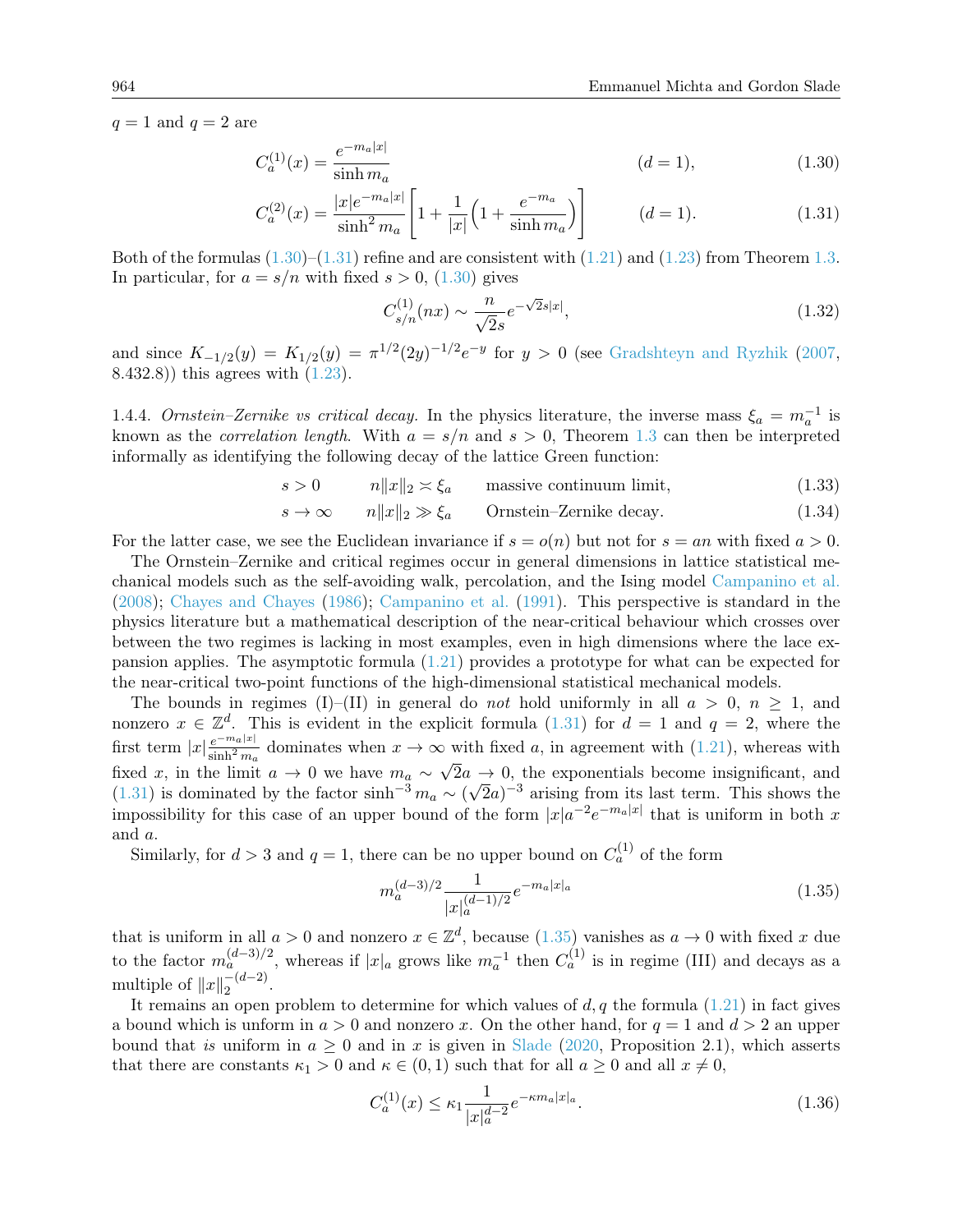(By changing the constants, another norm than  $|x|_a$  could be used in the above.) As in [Michta and](#page-23-7) [Slade](#page-23-7) [\(2021,](#page-23-7) Lemma 3.3), the inequality [\(1.36\)](#page-7-3) easily implies that for general integers  $q \ge 1$  and dimensions  $d > 2q$ ,

<span id="page-8-0"></span>
$$
C_a^{(q)}(x) \le \kappa_q \frac{1}{|x|_a^{d-2q}} e^{-\kappa m_a |x|_a}.
$$
\n(1.37)

The uniform upper bound [\(1.36\)](#page-7-3) combines the critical  $|x|_a^{-(d-2)}$  decay with the exponential decay for  $a > 0$ . The relaxation of the exponential decay via  $\kappa < 1$  compensates for the differing power laws in  $(1.37)$  and in regime (I). Bounds of the form  $(1.36)$  have been proved and applied to analyse the critical behaviour of weakly self-avoiding walk in dimensions  $d > 4$  [Michta and Slade](#page-23-7) [\(2021\)](#page-23-7) and [Slade](#page-23-8) [\(2020\)](#page-23-8) and of percolation in dimensions  $d > 6$  [Hutchcroft et al.](#page-23-9) [\(2021\)](#page-23-9).

1.5. Organisation. The remainder of the paper is organised as follows.

In Section [2,](#page-8-1) we give the elementary derivation of the representation [\(1.27\)](#page-5-5) of  $C_a^{(q)}(x)$  in terms of the modified Bessel function  $I_{\nu}$ . This representation in terms of a 1-dimensional integral is the basis for all of our analysis. We then recall properties of  $I_{\nu}$  which enable the asymptotic evaluation of the integral [\(1.27\)](#page-5-5).

In Section [3,](#page-10-0) we prove Theorem  $1.3(i)$  $1.3(i)$ , pertaining to the Ornstein–Zernike regime. In this regime, the Bessel integral [\(1.27\)](#page-5-5) has an exponential factor in the integrand which makes it amenable to application of the Laplace method. The norm  $\lvert \cdot \rvert_a$  emerges naturally from a computation involving the critical point which dominates the behaviour arising in the Laplace method.

In Section [4,](#page-15-0) we prove Theorem  $1.3(ii)$  $1.3(ii)$ , pertaining to the critical regime. In the critical regime, there is no longer any exponential behaviour in the integrand of the Bessel integral [\(1.27\)](#page-5-5) and there is no need for the Laplace method. Given the well-known asymptotics for  $I_{\nu}$  recalled in Section [2,](#page-8-1) the proof follows quickly from the dominated convergence theorem.

Finally, in [A](#page-20-0)ppendix A we provide an elementary proof that the formulas  $(1.18)$ – $(1.19)$  for the continuum Green function are equal to the integral  $(1.16)$  over  $\mathbb{R}^d$  in the sense of tempered distributions, and in Appendix [B](#page-21-0) we discuss properties of the modified Bessel function.

### <span id="page-8-1"></span>2. Bessel representation

For any integer  $\nu \geq 0$  and  $t \in \mathbb{R}$  the modified Bessel function of the first kind  $I_{\nu}(t)$  is given by

$$
I_{\nu}(t) = \frac{1}{\pi} \int_0^{\pi} e^{t \cos \theta + i\nu\theta} d\theta.
$$
 (2.1)

For our purposes it is more useful to consider

$$
\bar{I}_{\nu}(t) = e^{-t}I_{\nu}(t) = \frac{1}{\pi} \int_0^{\pi} e^{-t(1-\cos\theta) + i\nu\theta} d\theta
$$
\n(2.2)

which has the exponential growth of  $I_{\nu}(t)$  cancelled. The following lemma provides the well-known integral representation that is the foundation for the proof of Theorem [1.3.](#page-5-3)

**Lemma 2.1.** For  $d \geq 1$ ,  $a \geq 0$ ,  $q > 0$ ,  $x \in \mathbb{Z}^d$ , and with the restriction  $d > 2q$  when  $a = 0$ ,

$$
C_a^{(q)}(x) = \frac{1}{\Gamma(q)} \int_0^\infty t^{q-1} e^{-a^2 t} \prod_{j=1}^d \bar{I}_{x_j}(t/d) dt.
$$
 (2.3)

*Proof*: Let  $\hat{F}(k) = a^2 + 1 - \hat{D}(k)$ . We use the identity

<span id="page-8-3"></span><span id="page-8-2"></span>
$$
\frac{1}{v^q} = \frac{1}{\Gamma(q)} \int_0^\infty t^{q-1} e^{-tv} dt \qquad (v > 0)
$$
\n(2.4)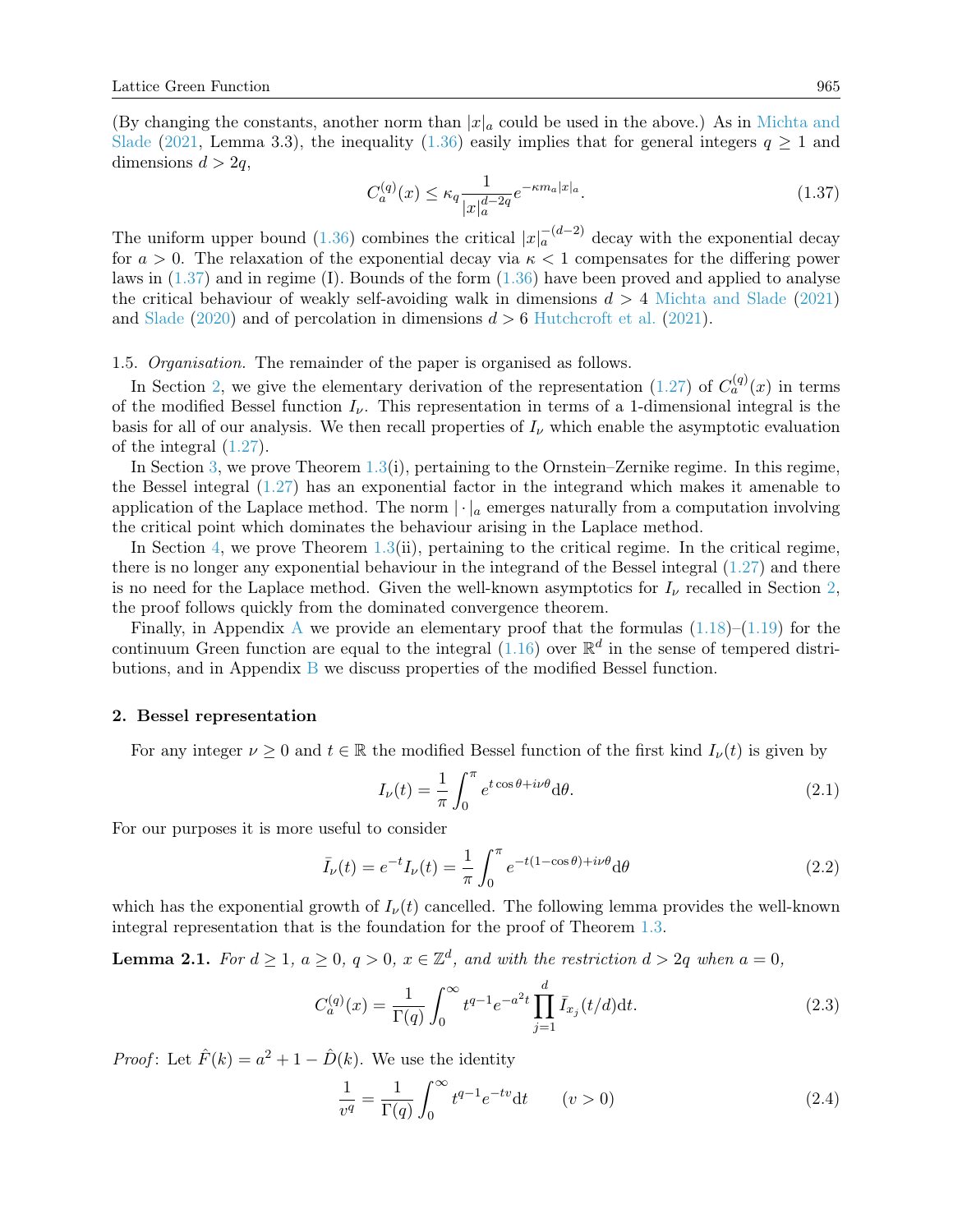in the definition  $(1.4)$  to obtain

$$
C_a^{(q)}(x) = \int_{[-\pi,\pi]^d} \frac{e^{ik \cdot x}}{\hat{F}(k)^q} \frac{dk}{(2\pi)^d}
$$
  
= 
$$
\frac{1}{\Gamma(q)} \int_{[-\pi,\pi]^d} \int_0^\infty t^{q-1} e^{-t\hat{F}(k)} dt \ e^{ikx} \frac{dk}{(2\pi)^d}
$$
  
= 
$$
\frac{1}{\Gamma(q)} \int_0^\infty t^{q-1} e^{-a^2 t} \prod_{j=1}^d \bar{I}_{x_j}(t/d) dt,
$$
 (2.5)

and the proof is complete. Note that there is no issue with convergence of this last integral at  $t = 0$ , and for large t convergence is guaranteed (assuming  $d > 2q$  when  $a = 0$ ) by the fact that  $\bar{I}_{\nu}(z) \sim (2\pi z)^{-1/2}$  as  $z \to \infty$ . In particular, this justifies the above application of Fubini's Theorem.

To study the Ornstein–Zernike regime we apply the change of variable  $t = dnv$  to the integral representation  $(2.3)$  to obtain

<span id="page-9-0"></span>
$$
C_a^{(q)}(nx) = \frac{d^q n^q}{\Gamma(q)} \int_0^\infty v^{q-1} e^{-dna^2 v} \prod_{j=1}^d \bar{I}_{nx_j}(nv) \mathrm{d}v. \tag{2.6}
$$

For the continuum regime we will also make the replacement  $v = nt/d$  in [\(2.6\)](#page-9-0) and use

$$
C_{s/n}^{(q)}(nx) = \frac{n^{2q}}{\Gamma(q)} \int_0^\infty t^{q-1} e^{-s^2 t} \prod_{j=1}^d \bar{I}_{nx_j}(n^2 t/d) dt.
$$
 (2.7)

To study the integrals  $(2.6)$ – $(2.7)$  we will make use of well-established asymptotic properties for  $I_{\nu}$ . To state these properties, for  $\nu > 0$  and  $t > 0$  we define

<span id="page-9-5"></span>
$$
L_{\nu}(t) = \frac{1}{(2\pi\nu)^{1/2}} \frac{e^{\nu\psi(t)}}{(1+t^2)^{1/4}}, \qquad \psi(t) = -t + \sqrt{1+t^2} + \log\left(\frac{t}{1+\sqrt{1+t^2}}\right). \tag{2.8}
$$

The identity  $\log(\frac{t}{1+\sqrt{1+t^2}}) = -\arcsinh(t^{-1})$  gives a useful alternate representation for  $\psi$ . The first three derivatives of  $\psi$  are:

<span id="page-9-6"></span><span id="page-9-1"></span>
$$
\psi'(t) = -1 + \sqrt{1 + t^{-2}},\tag{2.9}
$$

<span id="page-9-8"></span><span id="page-9-7"></span>
$$
\psi''(t) = -\frac{t^{-3}}{\sqrt{1+t^{-2}}},\tag{2.10}
$$

$$
\psi'''(t) = \frac{2t^{-6} + 3t^{-4}}{(1 + t^{-2})^{3/2}}.\tag{2.11}
$$

The following lemma gives asymptotic representations of the Bessel function of large argument and large order. The proof of the lemma is deferred to Appendix [B.](#page-21-0) We use  $(2.12)$  for the OZ regime and  $(2.13)$ – $(2.14)$  for the continuum regime.

## <span id="page-9-9"></span>Lemma 2.2. As  $\nu \to \infty$ ,

<span id="page-9-2"></span>
$$
\bar{I}_{\nu}(\nu t) = L_{\nu}(t)(1 + o(1))\tag{2.12}
$$

where the  $o(1)$  is uniform in  $t > 0$ . Also, as  $\nu \to \infty$ , for any  $s > 0$ ,

<span id="page-9-4"></span><span id="page-9-3"></span>
$$
\bar{I}_{\nu}(\nu^2 s) \sim \frac{e^{-1/2s}}{\nu (2\pi s)^{1/2}},\tag{2.13}
$$

with an error that is not uniform in s. Finally, there exist  $C, \delta, \nu_0 > 0$  such that

$$
\bar{I}_{\nu}(\nu^{2}s) \le C\Big(e^{-\delta\nu}\mathbb{1}_{2\nu s<1} + \nu^{-1}s^{-1/2}e^{-\delta/s}\mathbb{1}_{2\nu s\ge1}\Big) \qquad (\nu \geq \nu_{0}, \ s > 0). \tag{2.14}
$$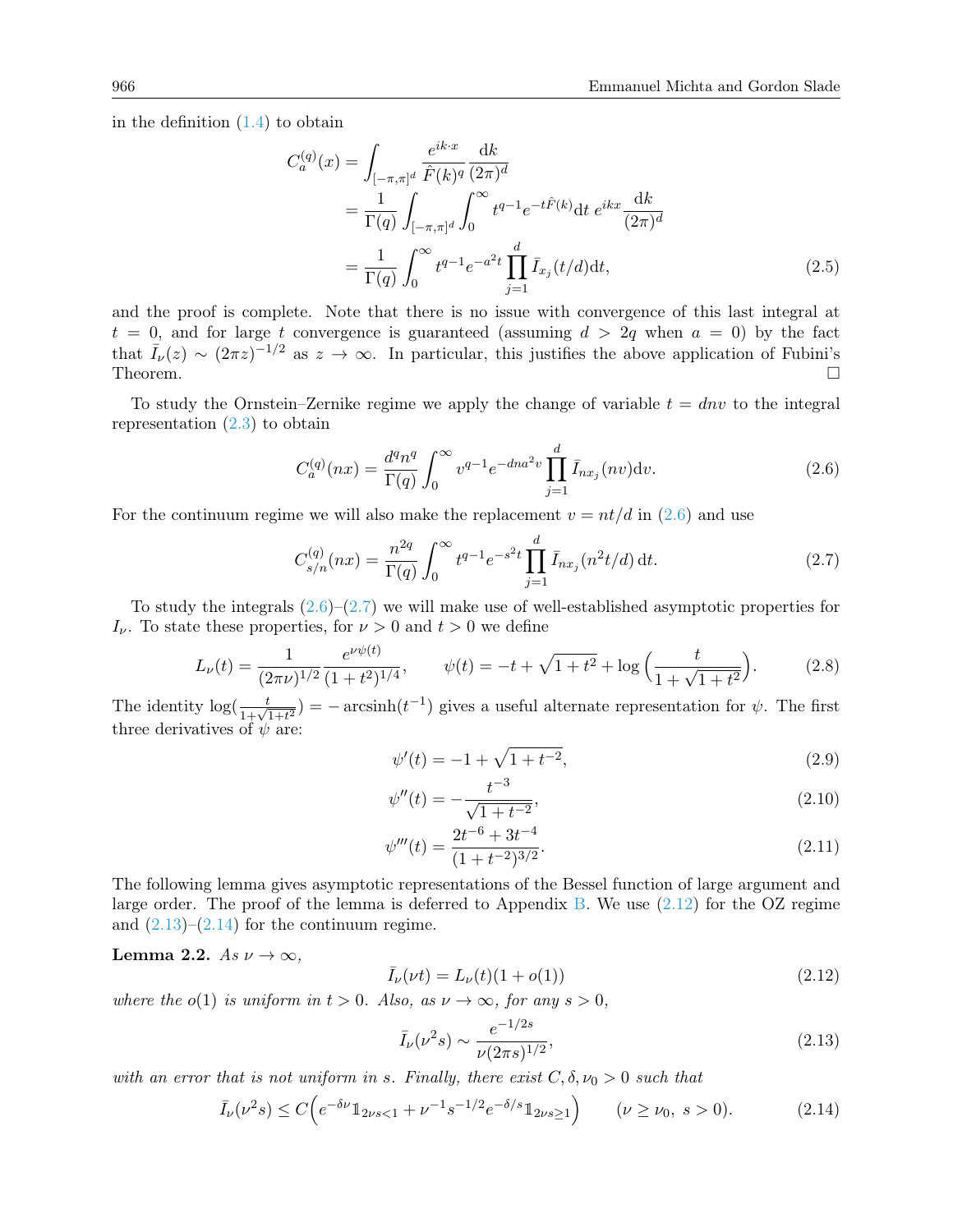#### <span id="page-10-0"></span>3. Ornstein–Zernike regime: Proof of Theorem [1.3\(](#page-5-3)i)

In this section, we prove Theorem [1.3\(](#page-5-3)i). Let x be a vector in  $\mathbb{Z}^d \setminus \{0\}$ , and without loss of generality assume that  $x_1 \ge x_2 \ge \cdots \ge x_d \ge 0$ . We write r for the number of nonzero components of x. Throughout this section, we consider a bounded sequence  $a_n \in (0, a_{\text{max}}]$  with  $a_n n \to \infty$ . To lighten the notation, we write simply a in place of  $a_n$ . In particular, a can be independent of  $n \to \infty$ , or we can have  $a \to 0$  as long as  $an \to \infty$ .

We start with  $(2.6)$ , which states that

$$
C_a^{(q)}(nx) = \frac{d^q n^q}{\Gamma(q)} \int_0^\infty v^{q-1} e^{-dna^2v} (\bar{I}_0(nv))^{d-r} \prod_{j=1}^r \bar{I}_{nx_j}(nv) \mathrm{d}v.
$$
 (3.1)

With the asymptotic formula for  $\bar{I}_{\nu}(\nu t)$  from [\(2.12\)](#page-9-2) together with the definitions of  $L_{\nu}$  and  $\psi$  from [\(2.8\)](#page-9-5), after some algebra this leads to

$$
C_a^{(q)}(nx) = (1 + \delta_n)\alpha_q n^{q-r/2} \int_0^\infty h_{n,x}(v)e^{-ng_{a,x}(v)}\mathrm{d}v,\tag{3.2}
$$

where  $\delta_n \to 0$  (uniformly in nonzero x) and

<span id="page-10-7"></span><span id="page-10-1"></span>
$$
\alpha_q = \frac{d^q}{(2\pi)^{d/2}\Gamma(q)},\tag{3.3}
$$

$$
h_{n,x}(v) = v^{q-1} (\sqrt{2\pi} \bar{I}_0(nv))^{d-r} \prod_{j=1}^r \frac{1}{(x_j^2 + v^2)^{1/4}},
$$
\n(3.4)

$$
g_{a,x}(v) = da^2v - \sum_{j=1}^{r} x_j \psi(v/x_j).
$$
 (3.5)

We first solve  $g'_{a,x}(v) = 0$ . By definition of  $g_{a,x}$  and by  $(2.9)$ ,

<span id="page-10-5"></span><span id="page-10-4"></span><span id="page-10-2"></span>
$$
g'_{a,x}(v) = d(1+a^2) - \sum_{j=1}^{d} \sqrt{1+v^{-2}x_j^2}.
$$
\n(3.6)

By the definition of  $u_a(x)$  in [\(1.9\)](#page-3-0), we see that the unique solution of the equation  $g'_{a,x}(v) = 0$  is  $v_a(x) = u_a^{-1}$ , where for notational convenience we write  $u_a(x)$  simply as  $u_a$ . We will soon see that this solution is the location of the unique minimum of  $g_{a,x}$ . Since we are allowing the variable a to go to zero, which sends  $v_a(x)$  to infinity, it is convenient to relocate this minimum to 1. We therefore rescale the representation [\(3.2\)](#page-10-1) via  $v = y/u_a$  and obtain

$$
C_a^{(q)}(nx) = (1 + \delta_n)\alpha_q \left(\frac{n}{u_a}\right)^{q - d/2} \int_0^\infty \bar{h}_{n,a,x}(y) e^{-n\bar{g}_{a,x}(y)} dy \tag{3.7}
$$

with

$$
\bar{h}_{n,a,x}(y) = h_n(y/u_a) n^{(d-r)/2} u_a^{q-1-d/2}, \quad \bar{g}_{a,x}(y) = g_{a,x}(y/u_a). \tag{3.8}
$$

The minimum of  $\bar{g}_{a,x}$  is located exactly at 1, as is illustrated in Figure [3.2.](#page-11-0)

Recall the norm  $|x|_a$  from Definition [1.1.](#page-3-6) We write  $\hat{x} = x/|x|_a$  and  $\hat{u}_a = u_a(\hat{x})$ . The scaling relation  $\lambda u_a(\lambda x) = u_a(x)$  for all  $\lambda > 0$  follows from the definition of  $u_a(x)$  in [\(1.9\)](#page-3-0), and implies that  $u_a x_j = \hat{u}_a \hat{x}_j$  and  $\hat{u}_a = |x|_a u_a$ . The definitions lead to

<span id="page-10-6"></span><span id="page-10-3"></span>
$$
\bar{g}_{a,x}(y) = |x|_a \bar{g}_{a,\hat{x}}(y),\tag{3.9}
$$

$$
\bar{h}_{n,a,x}(y) = y^{q-1} \left( \sqrt{2\pi n / u_a} \bar{I}_0(ny/u_a) \right)^{d-r} \prod_{j=1}^r \frac{1}{(y^2 + \hat{u}_a^2 \hat{x}_j^2)^{1/4}}.
$$
\n(3.10)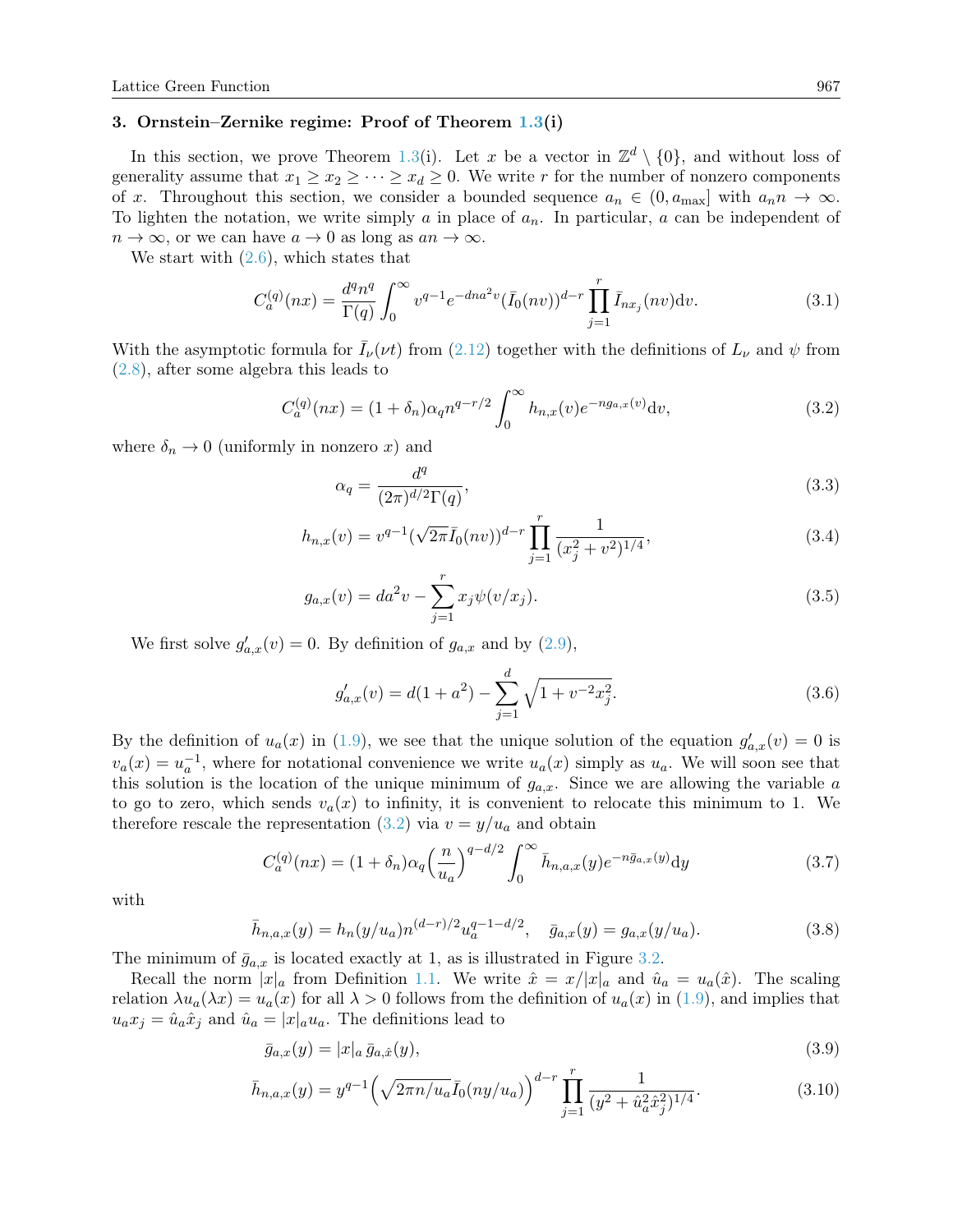

<span id="page-11-0"></span>FIGURE 3.2. Plot of  $\bar{g}_{a,x}$  for different values of a, for  $d=1$  and  $x=1$ .

The a-dependence of  $\bar{g}''_{a,x}(y)$  hinders an immediate application of a standard theorem for the Laplace method such as [Olver](#page-23-20)  $(1997,$  Theorem 7.1, p. 127), so we prove Theorem [1.3\(](#page-5-3)i) by analysing the integral in [\(3.7\)](#page-10-2) directly. To do so, we require the detailed understanding of the  $\bar{g}_{a,x}$  that we present next. As a preliminary, we note that it follows from the definition of  $u_a$  in [\(1.9\)](#page-3-0) that  $\hat{u}_a = O(a)$  as  $a \rightarrow 0$  uniformly in  $x \neq 0$ , and moreover that

$$
\hat{u}_a = \sqrt{2d} \frac{a}{\|\hat{x}\|_2} (1 + O(a^2)) \quad \text{uniformly in } x \neq 0. \tag{3.11}
$$

<span id="page-11-4"></span>**Lemma 3.1.** Let  $a > 0$ . The function  $\bar{g}_{a,x}$  is convex and attains its unique minimum on  $(0, \infty)$  at 1, with  $\bar{g}_{a,x}(1) = m_a |x|_a$ . Also

$$
\bar{g}_{a,x}''(y) = |x|_a \bar{g}_{a,\hat{x}}''(y) = |x|_a \hat{u}_a \sum_{j=1}^d \frac{\hat{x}_j^2 y^{-3}}{\sqrt{1 + \hat{u}_a^2 \hat{x}_j^2 y^{-2}}},\tag{3.12}
$$

$$
\bar{g}_{a,x}'''(y) = |x|_a \bar{g}_{a,\hat{x}}'''(y) = -|x|_a \hat{u}_a \sum_{j=1}^d \frac{3\hat{x}_j^2 y^{-4} + 2\hat{u}_a^2 \hat{x}_j^4 y^{-6}}{(1 + \hat{u}_a^2 \hat{x}_j^2 y^{-2})^{3/2}}.
$$
\n(3.13)

In addition, for any  $\alpha \in \mathbb{R}$  and any  $n \geq 1$ ,

<span id="page-11-3"></span><span id="page-11-2"></span><span id="page-11-1"></span>
$$
\lim_{y \to \infty} y^{\alpha} e^{-n\bar{g}_{a,x}(y)} = 0. \tag{3.14}
$$

Finally, if  $\alpha < 0$  then the maximum of  $y \mapsto y^{\alpha}e^{-n\bar{g}_{a,x}(y)}$  for  $y \in (0,1]$  is uniquely attained and lies in the interval  $\left[\frac{1}{2}\right]$  $\frac{1}{2}$ , 1] provided that a is bounded and an is sufficiently large (depending on  $\alpha$  but not on nonzero x).

*Proof*: By definition,  $\bar{g}_{a,x}(1) = g_{a,x}(1/u_a)$  and

$$
g_{a,x}(1/u_a) = u_a^{-1} \Big[ d(a^2 + 1) - \sum_{j=1}^d \sqrt{1 + u_a^2 x_j^2} \Big] + \sum_{j=1}^d x_j \operatorname{arcsinh}(u_a x_j)
$$
  
= 
$$
\sum_{j=1}^d x_j \operatorname{arcsinh}(u_a x_j) = m_a |x|_a,
$$
 (3.15)

with the last equality due to the definition of the norm in  $(1.10)$ . For the derivatives we use  $(3.9)$ together with [\(3.5\)](#page-10-4) and the expressions for  $\psi''$  and  $\psi'''$  given in [\(2.10\)](#page-9-7)–[\(2.11\)](#page-9-8). In particular, it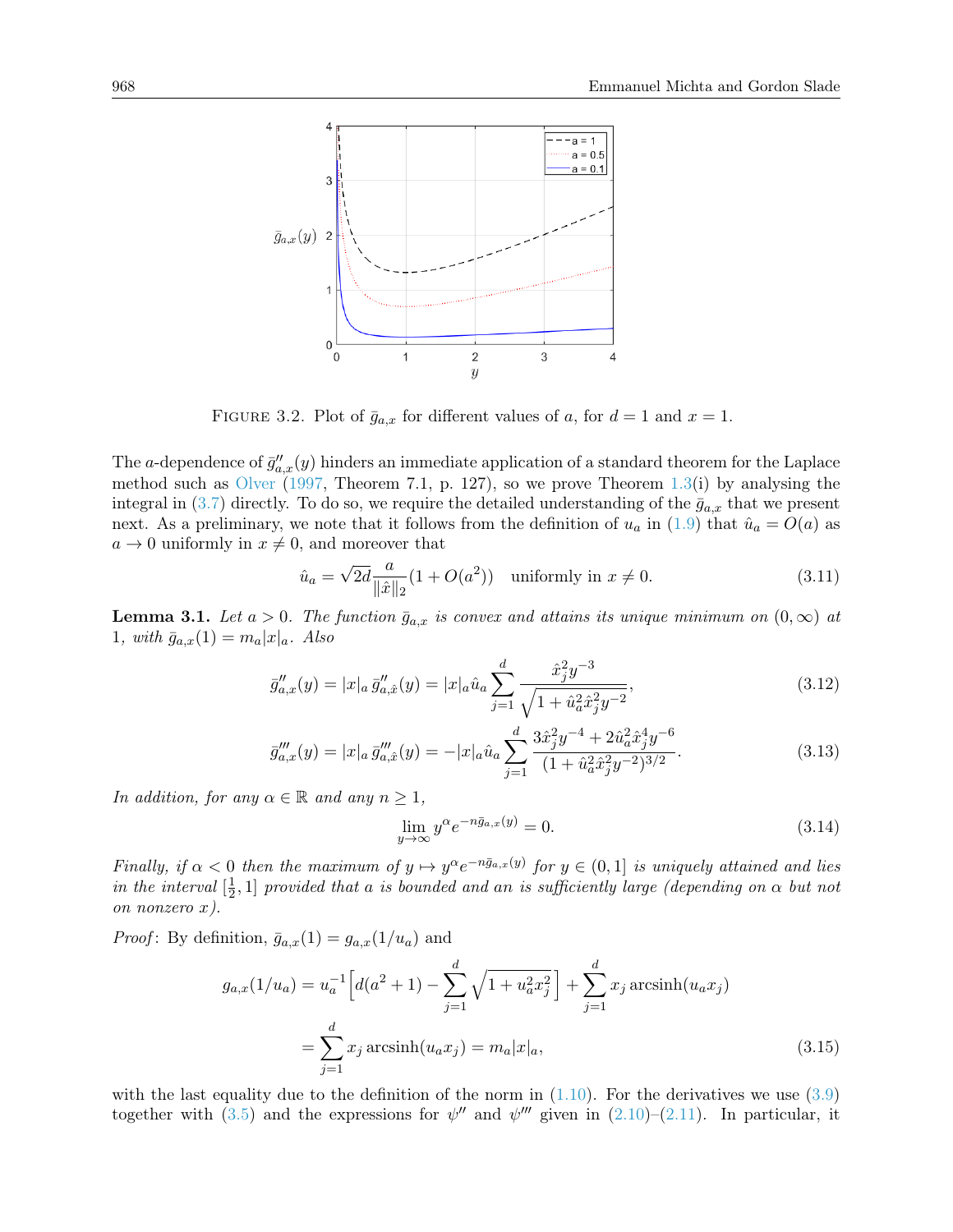follows from [\(3.12\)](#page-11-1) that  $\bar{q}_{a,x}$  is convex and therefore the unique critical point at 1 is the location of the unique minimum.

For  $(3.14)$ , it suffices to consider  $g_{a,x}$  since there is no claim of uniformity in a. It can be seen from the definition of  $\psi$  in [\(2.8\)](#page-9-5) that  $\psi(t) \to 0$  as  $t \to \infty$ . With the definition of  $g_{a,x}$  in [\(3.5\)](#page-10-4), this implies that  $g_{a,x}(y) \sim da^2y$  as  $y \to \infty$ , so [\(3.14\)](#page-11-2) holds for any  $n \ge 1$ .

Finally, and most substantially, we let  $\alpha < 0$  and prove that the maximum of  $y \mapsto y^{\alpha}e^{-n\bar{g}_{a,x}(y)}$ for  $y \in [0, 1]$  is uniquely attained and lies in the interval  $\left[\frac{1}{2}, \frac{1}{2}\right]$  $(\frac{1}{2}, 1]$ , provided that  $a = a_n$  is bounded and an is sufficiently large (depending on  $\alpha$  but not on nonzero x). We write

$$
y^{-|\alpha|}e^{-n\bar{g}_{a,x}(y)} = \exp[-n\varphi_{a,x,\alpha}(y)] \quad \text{with} \quad \varphi_{a,x,\alpha,n}(y) = \bar{g}_{a,x}(y) + \frac{|\alpha|}{n}\log y. \tag{3.16}
$$

To find a critical point of  $\varphi = \varphi_{a,x,\alpha,n}(y)$  we first observe, as in [\(3.6\)](#page-10-5), that

$$
\varphi'(y) = \frac{1}{u_a} F(y/u_a) \quad \text{with} \quad F(t) = d(1+a^2) - \sum_{j=1}^d \sqrt{1+t^{-2}x_j^2} + \frac{|\alpha|}{n}t^{-1}.\tag{3.17}
$$

Note that  $F(u_a^{-1}) = |\alpha| u_a/n > 0$ , and that  $F(t) \sim -t^{-1} (||x||_1 - |\alpha|/n)$  as  $t \to 0$  so  $F(t) \to -\infty$ uniformly in  $n \geq |\alpha| + 1$  and  $x \neq 0$ . To prove that  $\varphi$  has a unique critical point in [0, 1], it therefore suffices to prove that  $F(t)$  is increasing on  $t \in [0, u_a^{-1}]$ . The derivative of F is

$$
F'(t) = t^{-2}G(t) \quad \text{with} \quad G(t) = \sum_{j=1}^{d} \frac{t^{-1}x_j^2}{\sqrt{1+t^{-2}x_j^2}} - \frac{|\alpha|}{n}.\tag{3.18}
$$

By multiplying by t in the numerator and denominator of the above sum, we see that  $G$  is decreasing. As  $t \to 0$ ,  $G(t) \to ||x||_1 - |\alpha|/n \geq 1 - |\alpha|/n > 0$  uniformly in  $x \neq 0$  and in  $n \geq |\alpha| + 1$ . Also, since  $u_a x_j = \hat{u}_a \hat{x}_j,$ 

$$
G(1/u_a) = \sum_{j=1}^{d} \frac{\hat{u}_a \hat{x}_j x_j}{\sqrt{1 + \hat{u}_a^2 \hat{x}_j^2}} - \frac{|\alpha|}{n}.
$$
\n(3.19)

Recall  $(3.11)$  and  $(1.13)$ . The square root on the right-hand side is bounded above since a is bounded, so there is a constant  $c_0 > 0$  such that, uniformly in nonzero x,

$$
G(1/u_a) \ge c_0 \hat{u}_a \frac{\|x\|_2^2}{\|x\|_a} - \frac{|\alpha|}{n} \ge \hat{u}_a \Big(\frac{c_0 \|x\|_2^2}{\|x\|_1} - \frac{|\alpha|}{n \hat{u}_a}\Big). \tag{3.20}
$$

This proves that  $G(1/u_a) > 0$  for an large enough (independent of  $x \neq 0$ ). Therefore  $G(t) > 0$  for all  $t \in [0, u_a^{-1}]$ , which completes the proof that F is increasing on  $[0, u_a^{-1}]$ . As noted previously, this proves that there exists a unique  $t^*(a, n, x) \in [0, u_a^{-1}]$  such that  $F(t^*) = 0$ .

To conclude, we now verify that  $t^* \in [(2u_a)^{-1}, u_a^{-1}]$ . It suffices to show that  $F(1/(2u_a)) < 0$  if an is large enough (independent of  $x \neq 0$ ). By definition of  $u_a$ ,

$$
F(1/(2u_a)) = d(1+a^2) - \sum_{j=1}^d \sqrt{1+4u_a^2 x_j^2} + 2u_a \frac{|\alpha|}{n}
$$
  
= 
$$
-\sum_{j=1}^d \left(\sqrt{1+4\hat{u}_a^2 \hat{x}_j^2} - \sqrt{1+\hat{u}_a^2 \hat{x}_j^2}\right) + 2\hat{u}_a \frac{|\alpha|}{n|x|_a}.
$$
 (3.21)

If a is bounded below away from zero then the last term on the right-hand side is as small as desired by taking n large, whereas the difference in the first term is bounded below by a positive constant,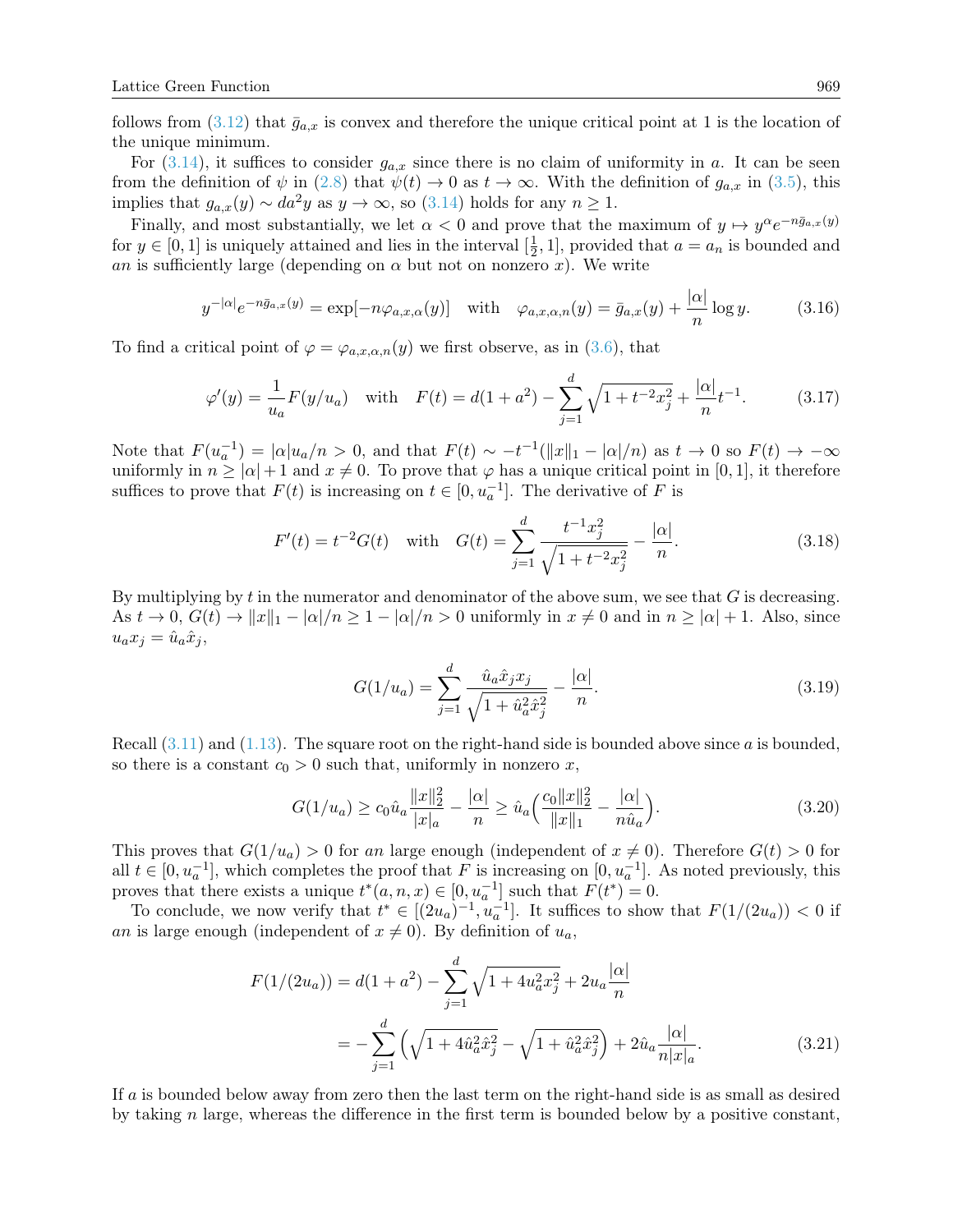so  $F(1/(2u_a)) < 0$  in this case. It therefore suffices to consider small a, for which we see that

$$
F(1/(2u_a)) \le -c \sum_{j=1}^d \hat{u}_a^2 \hat{x}_j^2 + 2\hat{u}_a \frac{|\alpha|}{n|x|_a} \le -c' \hat{u}_a^2 + 2\hat{u}_a \frac{|\alpha|}{n|x|_a} \le -\hat{u}_a^2 (c' - \frac{2|\alpha|}{\hat{u}_a n}).\tag{3.22}
$$

For an sufficiently large (independent of  $x \neq 0$ ) we conclude that  $F(1/(2u_a)) < 0$ . This completes the proof.  $\Box$ 

Next, we establish further properties of the functions  $\bar{g}_{a,x}$  and  $\bar{h}_{n,a,x}$ . Let  $\varepsilon > 0$  and set  $A_2 =$  $[1-\varepsilon, 1+\varepsilon]$ . In the following, we are interested in the limit  $\varepsilon \to 0$  and we write  $o(1)$  for error terms that go to zero in this limit.

Properties of  $\bar{g}_{a,x} = |x|_a \bar{g}_{a,\hat{x}}$ . By Lemma [3.1,](#page-11-4)  $\bar{g}_{a,x}$  is convex and has unique minimum  $\bar{g}_{a,x}(1) =$  $m_a|x|_a$ . In particular,  $\bar{g}_{a,\hat{x}}(1) = m_a$ . Taylor expansion of  $\bar{g}_{a,\hat{x}}$  about 1 gives

<span id="page-13-3"></span>
$$
\bar{g}_{a,\hat{x}}(y) = m_a + \frac{1}{2!} \bar{g}_{a,\hat{x}}''(1)(y-1)^2 + \frac{1}{3!} g_{a,\hat{x}}'''(y^*)(y-1)^3
$$
\n(3.23)

for some  $y^*$  between 1 and y. We see from [\(3.11\)](#page-11-3) and Lemma [3.1](#page-11-4) that as  $\varepsilon \to 0$  we have

$$
\bar{g}_{a,\hat{x}}''(y) = \bar{g}_{a,\hat{x}}''(1)(1+O(\varepsilon)),
$$
\n(3.24)

<span id="page-13-7"></span><span id="page-13-5"></span><span id="page-13-4"></span><span id="page-13-0"></span>
$$
\bar{g}'''_{a,\hat{x}}(y) = O(a),\tag{3.25}
$$

uniformly in  $y \in A_2$ , in  $a \le a_{\text{max}}$ , and in  $x \ne 0$ . By  $(3.12)$ ,  $\bar{g}''_{a,\hat{x}}(1) \approx a$  uniformly in  $a \le a_{\text{max}}$  and in x. For the endpoints of  $A_2$ , the above implies that there exists a constant  $\gamma > 0$  such that, for  $\varepsilon$ sufficiently small

$$
\bar{g}_{a,\hat{x}}(1\pm\varepsilon) = \bar{g}_{a,\hat{x}}(1) + \frac{1}{2}\bar{g}_{a,\hat{x}}''(1)\varepsilon^2 + O(a)\varepsilon^3 \ge m_a + \gamma a\varepsilon^2,\tag{3.26}
$$

$$
\bar{g}'_{a,\hat{x}}(1\pm\varepsilon) = \pm \bar{g}''_{a,\hat{x}}(1)\varepsilon_n + O(a\varepsilon^2) = O(a\varepsilon),\tag{3.27}
$$

uniformly in  $a \le a_{\text{max}}$  and in  $x \ne 0$ .

Properties of  $\bar{h}_{n,a,x}$ . We first prove that, as  $\varepsilon \to 0$ ,

$$
\bar{h}_{n,a,x}(y) = (1 + o(1)) \prod_{j=1}^{d} (1 + \hat{u}_a^2 \hat{x}_j^2)^{-1/4} \text{ uniformly in } y \in A_2 \text{, in } a \le a_{\text{max}}, \text{ and in } x \ne 0. \tag{3.28}
$$

When  $y \in A_2$ , the ratio  $y/u_a = y|x|_a/\hat{u}_a$  is bounded away from zero uniformly in  $a \le a_{\text{max}}$  and  $x \neq 0$ . The estimate [\(3.28\)](#page-13-0) then follows from [\(3.10\)](#page-10-6) and the fact (see [Olver](#page-23-20) [\(1997,](#page-23-20) p. 83)) that

$$
\sqrt{2\pi nt}\overline{I}_0(nt) = 1 + o(1)
$$
 uniformly in *t* bounded away from zero. (3.29)

Next, we claim that there is a  $C > 0$  such that

$$
\bar{h}_{n,a,x}(y) \le Cy^{q-1-d/2} \quad \text{ uniformly in } y > 0, \text{ in } a \le a_{\text{max}}, \text{ and in } x \ne 0. \tag{3.30}
$$

To obtain [\(3.30\)](#page-13-1), we use [\(3.10\)](#page-10-6) and the fact that  $\bar{I}_0(t) \leq O(t^{-1/2})$  which can also be seen from [Olver](#page-23-20) [\(1997,](#page-23-20) p. 83). Finally, we use [\(3.12\)](#page-11-1) and [\(3.28\)](#page-13-0) to see, after some algebra, that as  $\varepsilon \to 0$  we have

$$
\frac{\bar{h}_{n,a,x}(1)}{\sqrt{\bar{g}_{a,x}^{\prime\prime}(1)}} = \frac{1 + o(1)}{(|x|_a \bar{g}_{a,\hat{x}}^{\prime\prime}(1) \prod_{j=1}^d (1 + \hat{u}_a^2 \hat{x}_j^2)^{1/2})^{1/2}} = \frac{\kappa_a(\hat{x})}{\sqrt{|x|_a \hat{u}_a}} (1 + o(1)),
$$
\n(3.31)

with

<span id="page-13-6"></span><span id="page-13-2"></span><span id="page-13-1"></span>
$$
\kappa_a(\hat{x}) = \left(\sum_{j=1}^d \hat{x}_j^2 \prod_{i \neq j} (1 + \hat{u}_a^2 \hat{x}_i^2)^{1/2}\right)^{-1/2},\tag{3.32}
$$

and where the  $o(1)$  term goes to zero as  $\varepsilon \to 0$  uniformly in  $a \le a_{\text{max}}$  and  $x \ne 0$ .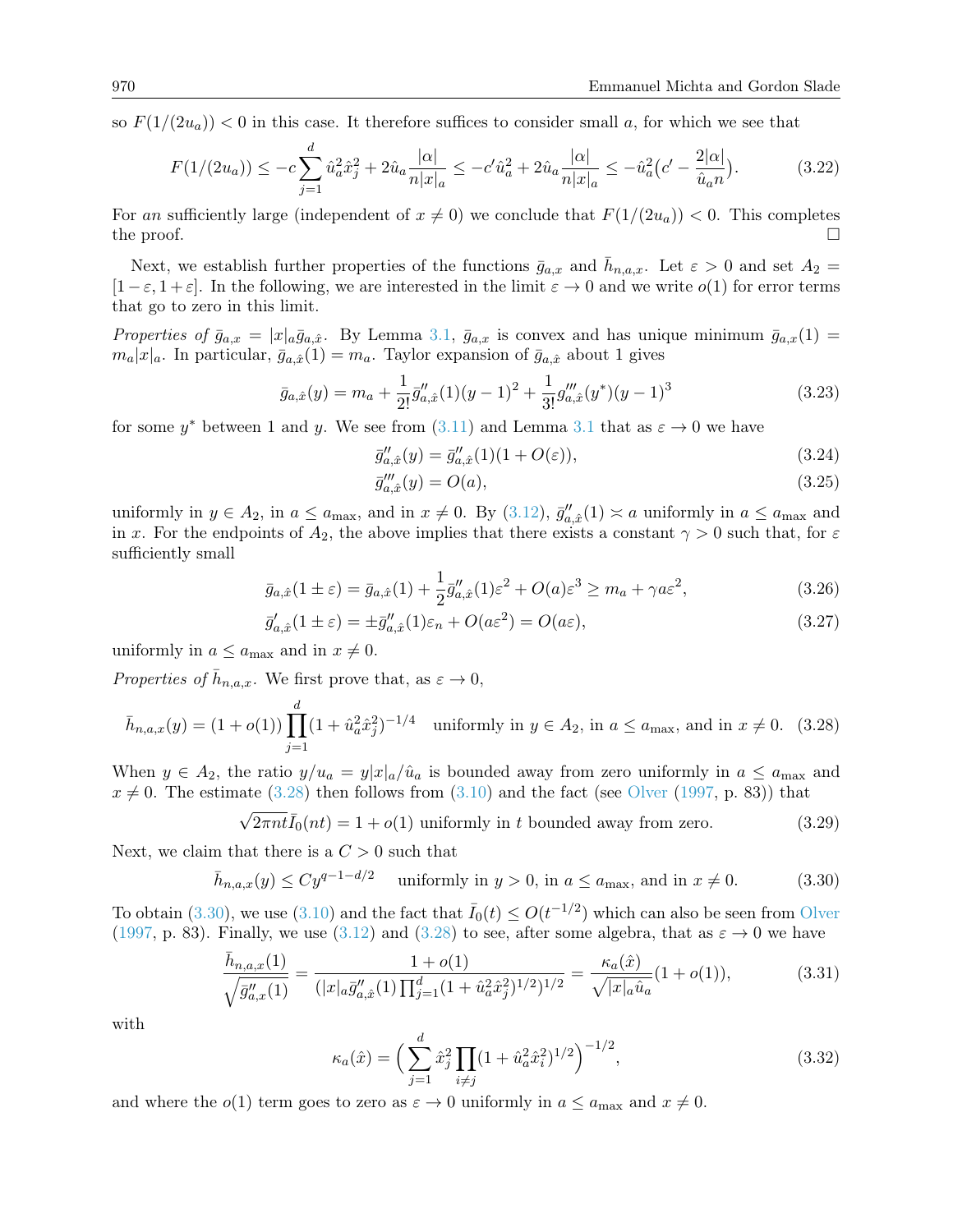*Proof of Theorem [1.3\(](#page-5-3)i)*: Recall from  $(3.7)$  that

$$
C_a^{(q)}(nx) = (1 + \delta_n) \left(\frac{n}{u_a}\right)^{q - d/2} \alpha_q \int_0^\infty \bar{h}_{n,a,x}(y) e^{-n \bar{g}_{a,x}(y)} dy.
$$
 (3.33)

With  $c_{0,q} =$ √  $2\pi \alpha_q$  as in  $(1.22)$  (recall  $(3.3)$ ), we define

<span id="page-14-1"></span><span id="page-14-0"></span>
$$
c_{a,q,\hat{x}} = c_{0,q} \kappa_a(\hat{x}) \left(\frac{\hat{u}_a}{m_a}\right)^{(d-1-2q)/2}.
$$
 (3.34)

By definition,  $c_{a,q,\hat{x}}$  depends on x only via its direction  $\hat{x}$ . Also, as stated in  $(1.22)$ ,  $\lim_{a\to 0} c_{a,q,\hat{x}} =$  $c_{0,q}$  due to [\(3.11\)](#page-11-3), [\(3.32\)](#page-13-2), the relation  $m_a \sim \sqrt{2d}a$ , and the fact that  $\|\hat{x}\|_2 = \|x\|_2/|x|_a \to 1$  by Proposition [1.2.](#page-3-3) Our goal is to prove that  $(1.21)$  holds, which by  $(3.33)$  will follow if we prove that, uniformly in  $x \neq 0$  and in  $a \leq a_{\text{max}}$ , as  $an \to \infty$  we have

$$
\alpha_q \int_0^\infty \bar{h}_{n,a,x}(y) e^{-n\bar{g}_{a,x}(y)} dy \sim \left(\frac{u_a}{n}\right)^{q-d/2} c_{a,q,\hat{x}} \frac{m_a^{(d-1-2q)/2}}{(n|x|_a)^{(d+1-2q)/2}} e^{-m_a n|x|_a}
$$

$$
= c_{0,q} \frac{1}{\sqrt{n|x|_a \hat{u}_a}} \kappa_a(\hat{x}) e^{-m_a n|x|_a} \tag{3.35}
$$

(the equality holds by definition—recall that  $u_a = \hat{u}_a/|x|_a$ ).

We set  $\varepsilon_n = (an)^{-1/4}$ , which does obey  $\varepsilon_n \to 0$  as we imposed below [\(3.11\)](#page-11-3), and we divide the interval of integration in [\(3.35\)](#page-14-1) into three subintervals:

$$
A_1 = [0, 1 - \varepsilon_n], \qquad A_2 = [1 - \varepsilon_n, 1 + \varepsilon_n] \qquad A_3 = [1 - \varepsilon_n, \infty). \tag{3.36}
$$

Then we set

$$
J_i = \alpha_q \int_{A_i} \bar{h}_{n,a,x}(y) e^{-n\bar{g}_{a,x}(y)} dy \qquad (i = 1, 2, 3).
$$
 (3.37)

We will prove that  $J_2$  gives the main contribution to [\(3.35\)](#page-14-1), with  $J_1$  and  $J_3$  relatively small. The integral  $J_2$ . By [\(3.23\)](#page-13-3), [\(3.24\)](#page-13-4), and [\(3.28\)](#page-13-0),

$$
J_2 = (1 + o(1))\alpha_q \bar{h}_{n,a,x}(1)e^{-nm_a|x|_a} \int_{-\varepsilon_n}^{\varepsilon_n} \exp\left(-\frac{n}{2}\bar{g}_{a,x}''(1)(1 + o(1))y^2\right) dy,\tag{3.38}
$$

with the  $o(1)$  (as  $\varepsilon_n \to 0$ ) uniform in y, in  $a \le a_{\text{max}}$ , and in  $x \ne 0$ . We make the change of variables  $v = y(n\bar{g}_{a,x}''(1))^{1/2}$  and obtain, with  $M_n = \varepsilon_n (n\bar{g}_{a,x}''(1))^{1/2}$ ,

$$
J_2 = (1 + o(1))\alpha_q \frac{\bar{h}_{n,a,x}(1)}{\sqrt{n\bar{g}_{a,x}''(1)}} e^{-n m_a |x|_a} \int_{-M_n}^{M_n} \exp\left(-\frac{1}{2}(1 + o(1))v^2\right) dv.
$$
 (3.39)

By our choice of  $\varepsilon_n$ , and by the fact that  $\bar{g}''_{a,x}(1) = |x|_a \bar{g}''_{a,\hat{x}}(1) \approx a|x|_a$  (as noted above [\(3.26\)](#page-13-5)), there exists a  $c > 0$  such that

$$
M_n \ge c\varepsilon_n (n|x|_a a)^{1/2} \ge c(na)^{1/4} \to \infty.
$$
 (3.40)

Since  $\alpha_q(2\pi)^{1/2} = c_{0,q}$ , this gives

$$
J_2 = (1 + o(1))c_{0,q} \frac{\bar{h}_{n,a,x}(1)}{\sqrt{n\bar{g}_{a,x}''(1)}} e^{-nm_a|x|_a}.
$$
\n(3.41)

To obtain the desired right-hand side of [\(3.35\)](#page-14-1), we replace the ratio in the above using [\(3.31\)](#page-13-6).

It remains to show that the contributions from the integrals  $J_1$  and  $J_3$  are relatively small.

The integral  $J_1$ . To show that  $J_1$  is relatively small compared to  $J_2$ , it suffices to prove that as  $an \to \infty$ 

<span id="page-14-2"></span>
$$
\int_0^{1-\varepsilon_n} \bar{h}_{n,a,x}(y) e^{-n\bar{g}_{a,x}(y)} dy \le \frac{o(1)}{\sqrt{na|x|_a}} e^{-n\bar{g}_{a,x}(1)} \tag{3.42}
$$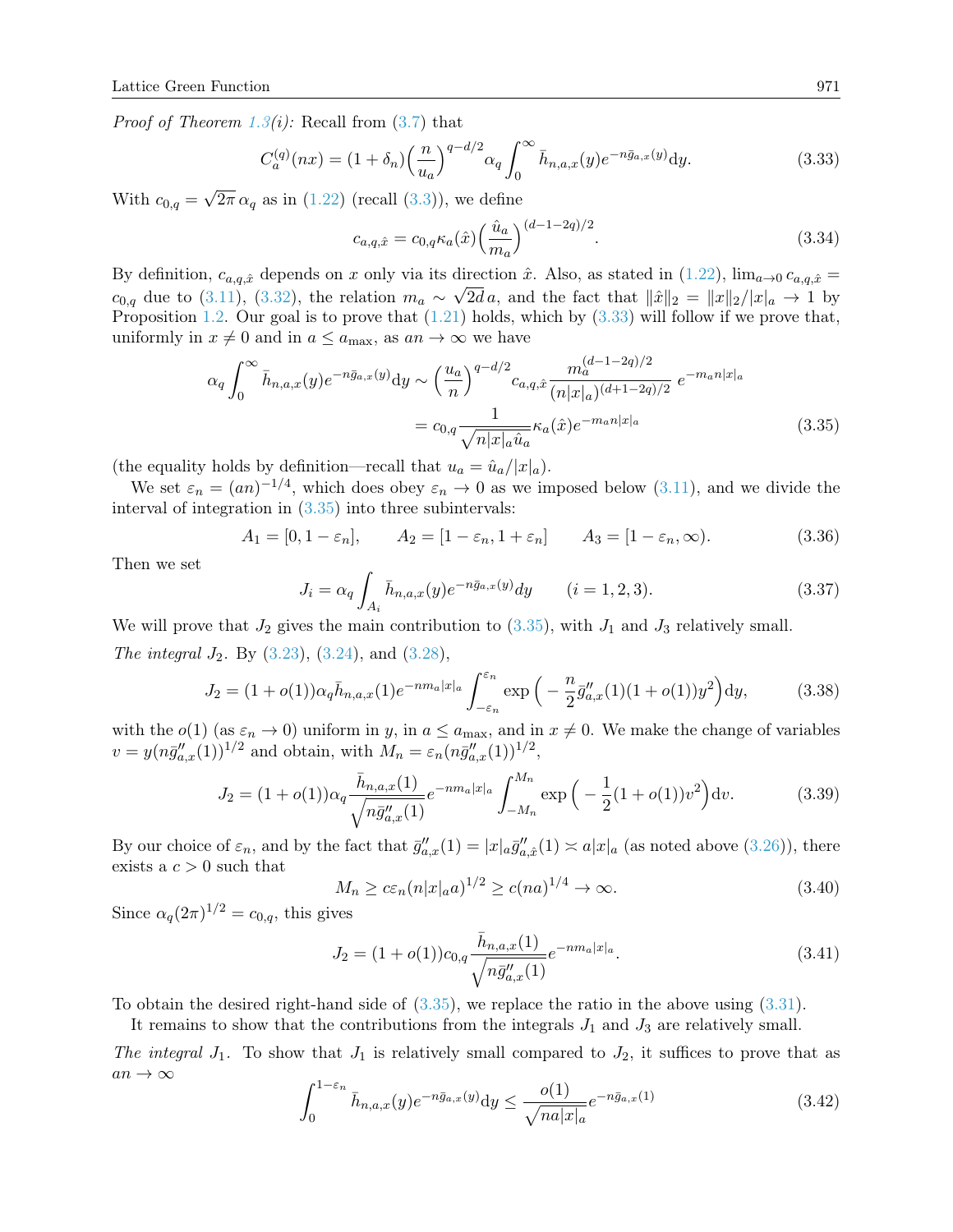uniformly in  $x \neq 0$ . Let  $\alpha = q - 1 - d/2$ . By the upper bound  $\bar{h}_{n,a,x}(y) \leq Cy^{\alpha}$  of [\(3.30\)](#page-13-1), the above integral is at most

$$
C \int_0^{1-\varepsilon_n} y^{\alpha} e^{-n\bar{g}_{a,x}(y)} dy.
$$
\n(3.43)

If  $\alpha > -1$  then we simply bound the exponential by its maximum value to obtain an upper bound proportional to  $\exp[-n\bar{g}_{a,x}(1-\varepsilon_n)]$ . By [\(3.26\)](#page-13-5), this gives an upper bound (with  $\gamma > 0$ )

$$
e^{-n m_a |x|_a} e^{-n \gamma a \varepsilon_n^2 |x|_a} = e^{-n m_a |x|_a} e^{-\gamma (na)^{1/2} |x|_a} = o((na |x|_a)^{-1/2}) e^{-n m_a |x|_a}, \tag{3.44}
$$

which is sufficient.

If instead  $\alpha \leq -1$ , then we apply Lemma [3.1](#page-11-4) to bound  $y^{\alpha}e^{-n\bar{g}_{a,x}(y)}$  by its maximum which is attained on  $\left[\frac{1}{2}\right]$  $\frac{1}{2}$ , 1] and hence is at most  $2^{|\alpha|}\exp[-n\bar{g}_{a,x}(1-\varepsilon_n)]$ , and this is again sufficient to obtain  $(3.42)$ . This proves that  $J_1$  is negligible compared to  $J_2$ .

The integral  $J_3$ . We bound  $\bar{h}(y)$  by  $y^{\alpha}$  with  $\alpha = q - 1 - d/2$ . If  $\alpha < -1$ , so that  $y^{\alpha}$  is integrable, then we simply extract additional exponential decay (compared to  $J_2$ ) using  $(3.26)$  again. Then we integrate  $y^{\alpha}$  over  $[1,\infty]$  and obtain an upper bound of the form

<span id="page-15-1"></span>
$$
Ce^{-\gamma(na)^{1/2}|x|_a} = o\Big(\frac{1}{\sqrt{na|x|_a}}\Big),\tag{3.45}
$$

which is sufficient for the case  $\alpha < -1$ .

If instead  $\alpha \ge -1$  then we use integration by parts to reduce the power. For example, if  $\alpha \in (-1, 0]$ then, with  $t = 1 + \varepsilon_n$  and  $f(y) = n\bar{g}_{a,x}(y)$ , we use the facts that by  $(3.27) f'(t) \ge c(na)^{3/4} |x|_a$  $(3.27) f'(t) \ge c(na)^{3/4} |x|_a$  which eventually exceeds 1, that  $f'$  is positive and increasing on  $[t, \infty)$ , and that  $\lim_{y\to\infty} y^{\alpha}e^{-f(y)} = 0$  by  $(3.14)$ , to obtain

$$
\int_{t}^{\infty} y^{\alpha} e^{-f(y)} dy \le \frac{1}{f'(t)} \int_{t}^{\infty} y^{\alpha} f'(y) e^{-f(y)} dy \le t^{\alpha} e^{-f(t)} + |\alpha| \int_{t}^{\infty} y^{\alpha-1} e^{-f(y)} dy. \tag{3.46}
$$

The term  $t^{\alpha}e^{-f(t)}$  is bounded above by a multiple of  $e^{-f(1+\varepsilon_n)}$ , which is bounded as in [\(3.45\)](#page-15-1). This process can be iterated to reduce the power of  $\gamma$  to below  $-1$ , which we have seen to be sufficient.

This completes the proof.  $\square$ 

## <span id="page-15-0"></span>4. Continuum regime: Proof of Theorem [1.3\(](#page-5-3)ii)

In this section, we prove Theorem [1.3\(](#page-5-3)ii). The method of proof is different from the proof of Theorem [1.3\(](#page-5-3)i) and relies instead on a dominated convergence argument which applies simultaneously for both  $s > 0$  and  $s = 0$ .

We define the *heat kernel* (for the normalised Laplacian  $\frac{1}{2d} \Delta_{\mathbb{R}^d}$ )

<span id="page-15-4"></span><span id="page-15-3"></span>
$$
p_t(x) = \left(\frac{d}{2\pi t}\right)^{d/2} e^{-d||x||_2^2/2t} \qquad (x \in \mathbb{R}^d, \ t > 0). \tag{4.1}
$$

Recall the definitions of  $G_s(x)$  and  $G_0(x)$  in [\(1.18\)](#page-4-3) and [\(1.19\)](#page-4-2). The following representations of the continuum Green function will be useful. For the case  $a = 0$  (with  $d > 2q$ ), we observe that the change of variables  $s = d||x||_2^2/2t$  leads to

<span id="page-15-2"></span>
$$
\frac{1}{\Gamma(q)} \int_0^\infty dt \, t^{q-1} p_t(x) = \frac{d^q \Gamma(\frac{d-2q}{2})}{2^q \pi^{d/2} \Gamma(q)} \frac{1}{\|x\|_2^{d-2q}} = G_0^{(q)}(x). \tag{4.2}
$$

For  $a > 0$ , we use

$$
\frac{1}{\Gamma(q)} \int_0^\infty dt \, t^{q-1} e^{-ta^2} p_t(x) = \left(\frac{d}{2}\right)^{d/2} \frac{1}{\Gamma(q)} \frac{a^{d-2q}}{2^d \pi^{d/2}} \int_0^\infty ds \frac{1}{s^{(d-2q)/2}} e^{-s - d(a||x||_2)^2/2s} = G_a(x), \tag{4.3}
$$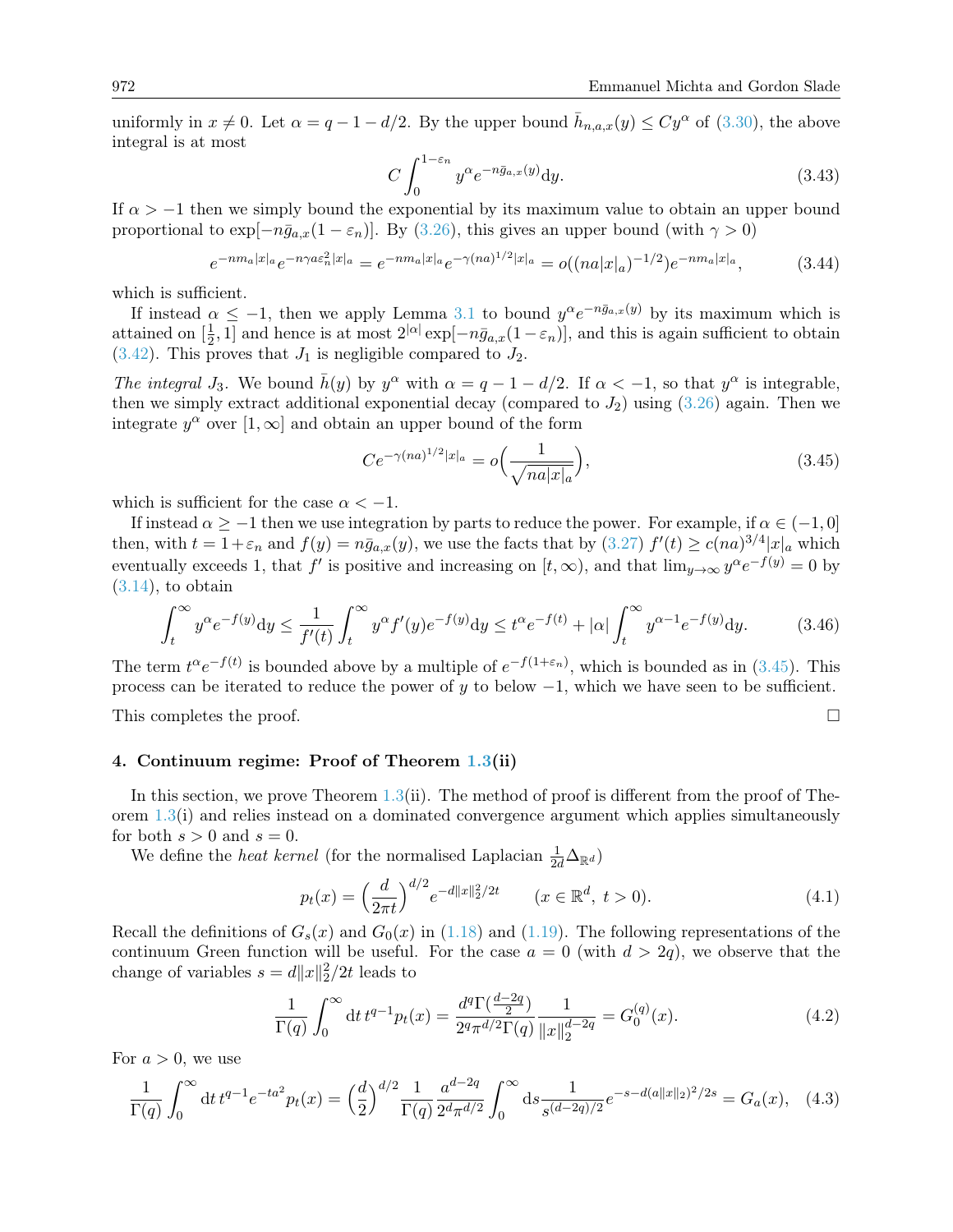where we applied the formula

$$
K_{\alpha}(z) = \frac{1}{2} \left(\frac{z}{2}\right)^{\alpha} \int_0^{\infty} \frac{1}{t^{\alpha+1}} e^{-t-z^2/4t} dt \qquad (\alpha \in \mathbb{R}, z > 0)
$$
\n(4.4)

from [Gradshteyn and Ryzhik](#page-23-19) [\(2007,](#page-23-19) 8.432.6) for the last equality.

*Proof of Theorem [1.3\(](#page-5-3)ii):* Fix  $x \neq 0$ ; without loss of generality we may assume that  $x_j \geq 0$  for all j. We are interested in  $a = s/n$  with some fixed  $s \geq 0$ . We rewrite [\(2.7\)](#page-9-1) as

$$
n^{d-2q}C_{s/n}^{(q)}(nx) = \frac{1}{\Gamma(q)} \int_0^\infty dt \, t^{q-1} e^{-s^2 t} f_n(t) \tag{4.5}
$$

where we define (with  $x$ -dependence suppressed in the notation)

<span id="page-16-4"></span><span id="page-16-0"></span>
$$
f_n(t) = n^d \prod_{j=1}^d \bar{I}_{nx_j}(n^2 t/d). \tag{4.6}
$$

Our goal is to prove that [\(4.5\)](#page-16-0) has limit  $G_s^{(q)}(x)$  as  $n \to \infty$ .

We prove below in Lemmas [4.1–](#page-16-1)[4.2](#page-17-0) that

<span id="page-16-2"></span>
$$
\lim_{n \to \infty} f_n(t) = p_t(x),\tag{4.7}
$$

and that there are positive constants  $C, \delta$  (depending on x, d) such that

<span id="page-16-3"></span>
$$
f_n(t) \le C\left(\mathbb{1}_{t\le 1} + t^{-d/2}\mathbb{1}_{t>1}\right) \quad \text{uniformly in } n \ge 0 \text{ and } t \ge 0. \tag{4.8}
$$

Once  $(4.7)$ – $(4.8)$  are proved, since the upper bound in  $(4.8)$  is integrable after insertion in the integral on the right-hand side of  $(4.5)$  (assuming  $d > 2q$  if  $s = 0$ ), the dominated convergence theorem can be applied. For  $s > 0$ , this gives

$$
\lim_{n \to \infty} \frac{1}{\Gamma(q)} \int_0^\infty dt \, t^{q-1} e^{-ts^2} f_n(t) = \frac{1}{\Gamma(q)} \int_0^\infty dt \, t^{q-1} e^{-ts^2} p_t(x),\tag{4.9}
$$

and we have seen in [\(4.3\)](#page-15-2) that the right-hand side is equal to  $G_s^{(q)}(x)$ . Similarly, if  $s = 0$  and  $d > 2q$ , we instead obtain

$$
\lim_{n \to \infty} \frac{1}{\Gamma(q)} \int_0^\infty dt \, t^{q-1} f_n(t) = \frac{1}{\Gamma(q)} \int_0^\infty dt \, t^{q-1} p_t(x),\tag{4.10}
$$

which is the integral identified as  $G_0(x)$  in [\(4.2\)](#page-15-3). This completes the proof.

It remains to prove  $(4.7)$ – $(4.8)$ . We do this in Lemmas  $4.1$ – $4.2$ , whose proofs rely on the asymptotic form of the modified Bessel function from Lemma [2.2.](#page-9-9)

<span id="page-16-1"></span>**Lemma 4.1.** For  $d \geq 1$ , for  $x \in \mathbb{Z}^d$  with  $x_j \geq 0$ , and for  $t > 0$ ,

<span id="page-16-5"></span>
$$
\lim_{n \to \infty} f_n(t) = p_t(x). \tag{4.11}
$$

*Proof*: Recall the definition of  $f_n(t)$  in [\(4.6\)](#page-16-4). When  $x_j > 0$ , it follows from [\(2.13\)](#page-9-3) that

$$
\bar{I}_{nx_j}(n^2t/d) = \bar{I}_{nx_j}((nx_j)^2t/dx_j^2) \sim \frac{1}{n} \left(\frac{d}{2\pi t}\right)^{1/2} e^{-dx_j^2/2t}.
$$
\n(4.12)

If  $x_j = 0$  then, since  $\bar{I}_0(z) \sim (2\pi z)^{-1/2}$  as  $z \to \infty$ ,

$$
\bar{I}_0(n^2t/d) \sim \frac{1}{n} \left(\frac{d}{2\pi t}\right)^{1/2},\tag{4.13}
$$

which is the same formula as  $(4.12)$  but with  $x_j$  set equal to zero. Substitution of  $(4.12)$ – $(4.13)$  into  $(4.6)$ , together with the definition of  $p_t(x)$  in  $(4.1)$ , then gives

<span id="page-16-6"></span>
$$
\lim_{n \to \infty} f_n(t) = p_t(x) \tag{4.14}
$$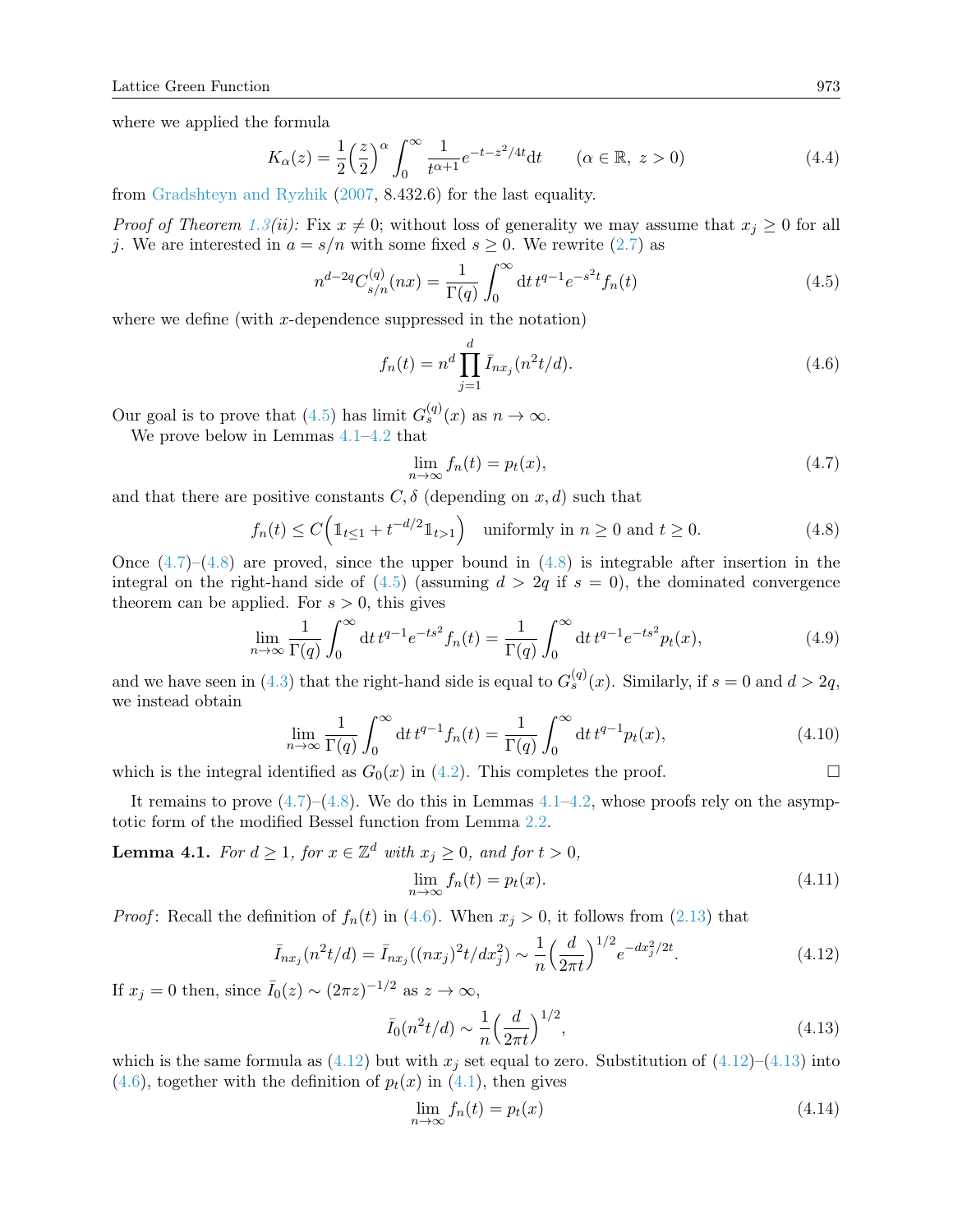and the proof is complete.

<span id="page-17-0"></span>**Lemma 4.2.** Let  $d \geq 1$  and let  $x \in \mathbb{Z}^d$  be nonzero with  $x_1 \geq x_2 \geq \cdots \geq x_d \geq 0$ . There are constants  $C, \delta, n_0 > 0$  (depending only on d) such that

$$
f_n(t) \le C\Big(\mathbb{1}_{t\le 1} + t^{-d/2}\mathbb{1}_{t>1}\Big) \quad \text{uniformly in } n \ge n_0 \text{ and } t \ge 0. \tag{4.15}
$$

*Proof*: We use C to denote a constant that may depend on d and may change value from line to line. By hypothesis,  $x_1 \geq 1$ . Since  $I_{\alpha'}(z) < I_{\alpha}(z)$  for any  $z \geq 0$  and any  $\alpha' > \alpha \geq 0$  [Cochran](#page-22-6) [\(1967\)](#page-22-6), we can bound each factor with  $j \geq 2$  in [\(4.6\)](#page-16-4) above by  $\bar{I}_0(n^2t/d)$  to obtain

$$
f_n(t) \le n^{d-1} \left(\bar{I}_0(n^2 t/d)\right)^{d-1} n \bar{I}_n(n^2 t/d). \tag{4.16}
$$

Since  $\bar{I}_0(z) \sim (2\pi z)^{-1/2}$  as  $z \to \infty$ , and since  $\bar{I}_0(z) \leq 1$  for all  $z \geq 0$ , we see that

<span id="page-17-2"></span>
$$
f_n(t) \le C \min(n^{d-1}, t^{-(d-1)/2}) \ n\bar{I}_n(n^2 t/d). \tag{4.17}
$$

By  $(2.14)$ , there exist  $C, \delta, n_0 > 0$  such that

$$
n\bar{I}_n(n^2t/d) \le C\Big(ne^{-\delta n}\mathbb{1}_{t < d/2n} + t^{-1/2}e^{-\delta/t}\mathbb{1}_{t \ge d/2n}\Big) \qquad (n \ge n_0, \ t > 0). \tag{4.18}
$$

We insert [\(4.18\)](#page-17-1) into [\(4.17\)](#page-17-2), using  $n^{d-1}$  for the first term and  $t^{-(d-1)/2}$  for the second, and obtain

$$
f_n(t) \le C \left( n^d e^{-\delta n} \mathbb{1}_{t < d/2n} + t^{-d/2} e^{-\delta/t} \right) \qquad (n \ge n_0, \ t > 0). \tag{4.19}
$$

The second term on the right-hand side is bounded for  $t \leq 1$  and is less than  $t^{-d/2}$  for  $t > 1$ . Also,  $n^d e^{-\delta n}$  is bounded as a function of n, and  $\mathbb{1}_{t < d/2n} \leq \mathbb{1}_{t \leq 1}$  once  $n \geq d/2$  so the first term is bounded by a multiple of  $1_{t\leq 1}$ . This completes the proof.

### 5. Properties of the norm: Proof of Proposition [1.2](#page-3-3)

In this section, we prove Proposition [1.2.](#page-3-3) We assume throughout that  $d \geq 1$  and  $a > 0$ . Recall the definition

<span id="page-17-3"></span>
$$
|x|_a = \frac{1}{m_a} \sum_{i=1}^d x_i \arcsinh(x_i u) \qquad (x \neq 0).
$$
 (5.1)

Proposition [1.2](#page-3-3) asserts that  $|\cdot|_a$  defines a norm on  $\mathbb{R}^d$  which is monotone increasing in a and for all  $x \in \mathbb{R}^d$  obeys

$$
|x|_a = ||x||_2(1 + O(a^2)), \qquad \lim_{a \to \infty} |x|_a = ||x||_1,
$$
\n(5.2)

with the error term in the first equality uniform in nonzero x as  $a \to 0$ . From this, we conclude immediately that  $||x||_2 \leq |x|_a \leq ||x||_1$ .

For the limit  $a \to 0$ , it follows from the relation  $u_a(x) =$  $\sqrt{2da}$ imit  $a \to 0$ , it follows from the relation  $u_a(x) = \frac{\sqrt{2da}}{\|x\|_2} (1 + O(a^2))$  from [\(3.11\)](#page-11-3), together with  $m_a = \sqrt{2d}a(1 + O(a^2))$  from [\(1.11\)](#page-3-5) and the definition [\(5.1\)](#page-17-3), that

$$
|x|_a = \frac{1}{m_a} \sum_{i=1}^d x_i^2 \frac{\sqrt{2d}a}{\|x\|_2} \left(1 + O(a^2) + O(a^2 x_i^2 \|x\|_2^{-2})\right) = \|x\|_2 (1 + O(a^2)).\tag{5.3}
$$

To see that  $\lim_{a\to\infty} |x|_a = ||x||_1$ , we first observe that  $m_a = \arccosh(1 + da^2) \sim \log a^2$  as  $a \to \infty$ . Also, it follows from [\(1.9\)](#page-3-0) that  $u = u_a(x) \sim ||x||_1^{-1} da^2$  as  $a \to \infty$ , and therefore

$$
|x|_a \sim \frac{1}{\log a^2} \sum_{i=1}^d |x_i| \log a^2 = ||x||_1.
$$
 (5.4)

<span id="page-17-1"></span>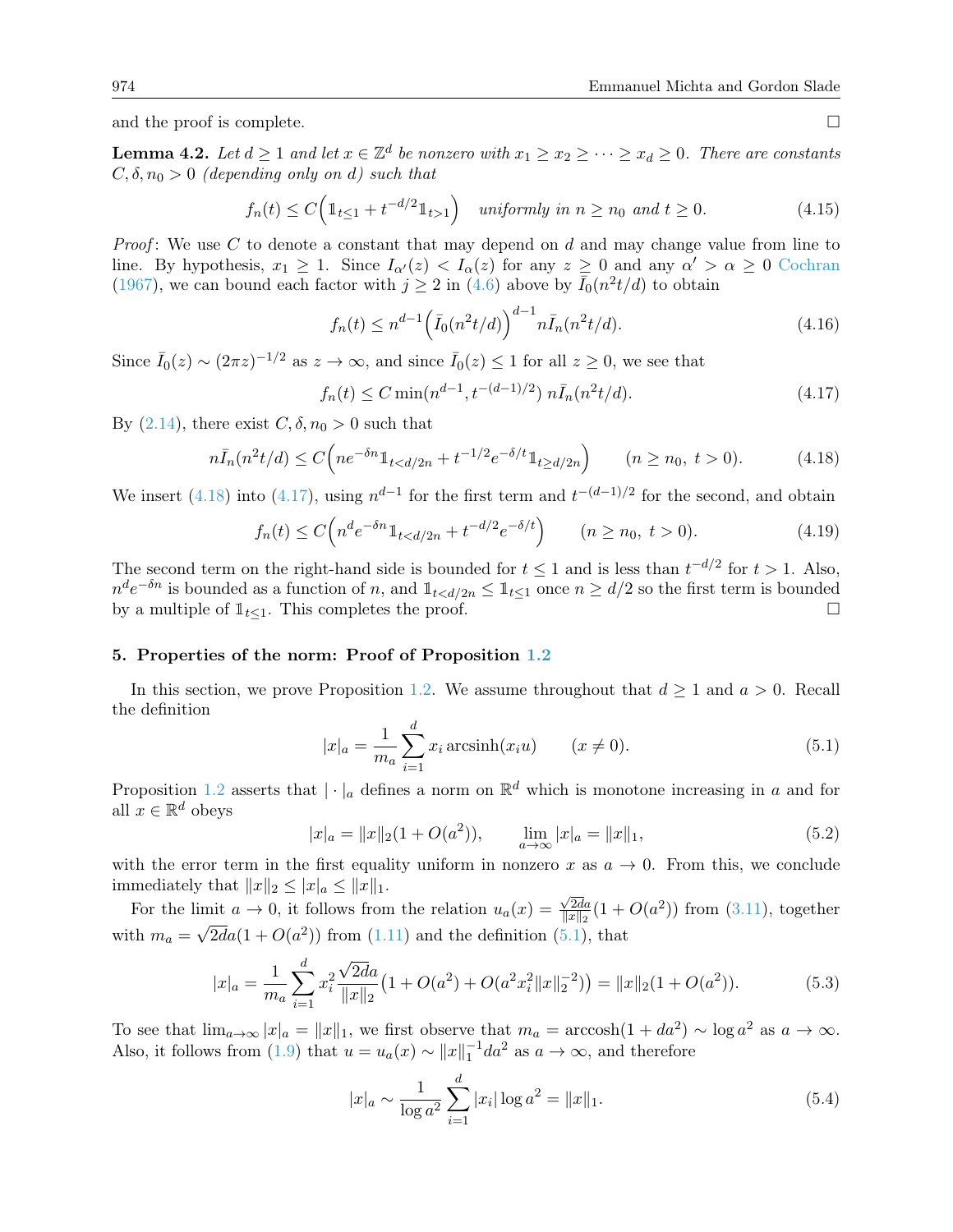Thus, to complete the proof of Proposition [1.2,](#page-3-3) it suffices to prove that  $|\cdot|_a$  defines a norm on  $\mathbb{R}^d$ , and that  $|x|_a$  is monotone increasing in a for each fixed x. We prove these two items in Lemmas [5.2–](#page-18-0)[5.3.](#page-18-1) To lighten the notation, we will write  $C_a(x)$  instead of  $C_a^{(1)}(x)$ .

The following elementary lemma is the basis for our proof of the triangle inequality for  $|\cdot|_a$ .

<span id="page-18-3"></span>**Lemma 5.1.** For 
$$
d \ge 1
$$
, for  $x, y \in \mathbb{Z}^d$  and for  $a > 0$  (also for  $a = 0$  if  $d > 2$ ),  

$$
C_a(0)C_a(x) \ge C_a(y)C_a(x - y).
$$
(5.5)

*Proof*: Let  $p_n(x)$  be the *n*-step transition probability for simple random walk (without killing) to travel from 0 to x in n steps, and let  $P_{\kappa}(x) = \sum_{n=0}^{\infty} (1 - \kappa)^n p_n(x)$ . We have seen below [\(1.6\)](#page-2-0) that  $(1+a^2)C_a(x) = P_\kappa(x)$  with  $\kappa = \frac{a^2}{1+\epsilon}$  $\frac{a^2}{1+a^2}$ , so it suffices to prove [\(5.5\)](#page-18-2) instead for  $P_{\kappa}$ .

Let  $q_n(x)$  be the *n*-step transition probability for simple random walk to travel from 0 to x in n steps without revisiting 0, and let  $Q_{\kappa}(x) = \sum_{n=0}^{\infty} (1 - \kappa)^n q_n(x)$ . By considering only walks from 0 to x which pass through a fixed  $y \in \mathbb{Z}^d$  and visit y for the last time at the  $m^{\text{th}}$  step, we obtain

<span id="page-18-2"></span>
$$
p_n(x) \ge \sum_{m=0}^n p_m(y) q_{n-m}(x-y). \tag{5.6}
$$

This inequality gives

$$
P_{\kappa}(x) \ge P_{\kappa}(y)Q_{\kappa}(x-y). \tag{5.7}
$$

Also, with  $m$  the time of the last return to 0,

$$
p_n(x) = \sum_{m=0}^{n} p_m(0) q_{n-m}(x),
$$
\n(5.8)

and by replacing x with  $x - y$  we similarly obtain

$$
P_{\kappa}(x-y) = P_{\kappa}(0)Q_{\kappa}(x-y). \tag{5.9}
$$

Therefore,

$$
P_{\kappa}(0)P_{\kappa}(x) \ge P_{\kappa}(y)P_{\kappa}(x-y),\tag{5.10}
$$

and the proof is complete.

<span id="page-18-0"></span>**Lemma 5.2.** For  $d \geq 1$  and  $a > 0$ ,  $|\cdot|_a$  is a norm on  $\mathbb{R}^d$ .

Proof: By its definition in [\(5.1\)](#page-17-3),  $|\cdot|_a$  is non-negative and homogeneous (recall that  $u_a(\lambda x)$  =  $|\lambda|^{-1}u_a(x)$ , with  $|x|_a=0$  if and only if  $x=0$ . It remains only to prove the triangle inequality. To prove the triangle inequality first for points in  $\mathbb{Z}^d$ , we conclude from Lemma [5.1](#page-18-3) that

$$
C_a(0)C_a(nx) \ge C_a(ny)C_a(nx-ny) \qquad (x, y \in \mathbb{Z}^d). \tag{5.11}
$$

The asymptotic formula  $(1.21)$  (whose proof did not use the triangle inequality we are now proving) implies that

$$
-\lim_{n\to\infty}\frac{1}{n}\log C_a(nx) = m_a|x|_a.
$$
\n(5.12)

From this, we obtain

$$
m_a|x|_a \le m_a|y|_a + m_a|x - y|_a,\tag{5.13}
$$

and hence the triangle inequality does hold when the norm is evaluated at points in  $\mathbb{Z}^d$ .

For  $x, y \in \mathbb{R}^d$ , we write  $\lfloor x \rfloor = (\lfloor x_1 \rfloor, \cdots, \lfloor x_d \rfloor)$ . The triangle inequality holds for  $\lfloor 2^n x \rfloor, \lfloor 2^n y \rfloor$ , for all  $n \in \mathbb{N}$ . By homogeneity, it also holds for  $\frac{[2^n x]}{2^n}$ ,  $\frac{[2^n y]}{2^n}$ . Since  $x \mapsto u(x)$  is a continuous function on  $\mathbb{R}^d \setminus \{0\}, x \mapsto |x|_a$  is a continuous function on  $\mathbb{R}^d$  which is extended continuously at 0 by  $|0|_a = 0$ . Thus by letting  $n \to \infty$  we obtain the triangle inequality for all  $x, y \in \mathbb{R}^d$ .

<span id="page-18-1"></span>**Lemma 5.3.** For  $d \geq 1$ ,  $a > 0$ , and  $x \in \mathbb{R}^d$ , the norm  $|x|_a$  is a monotone increasing function of a.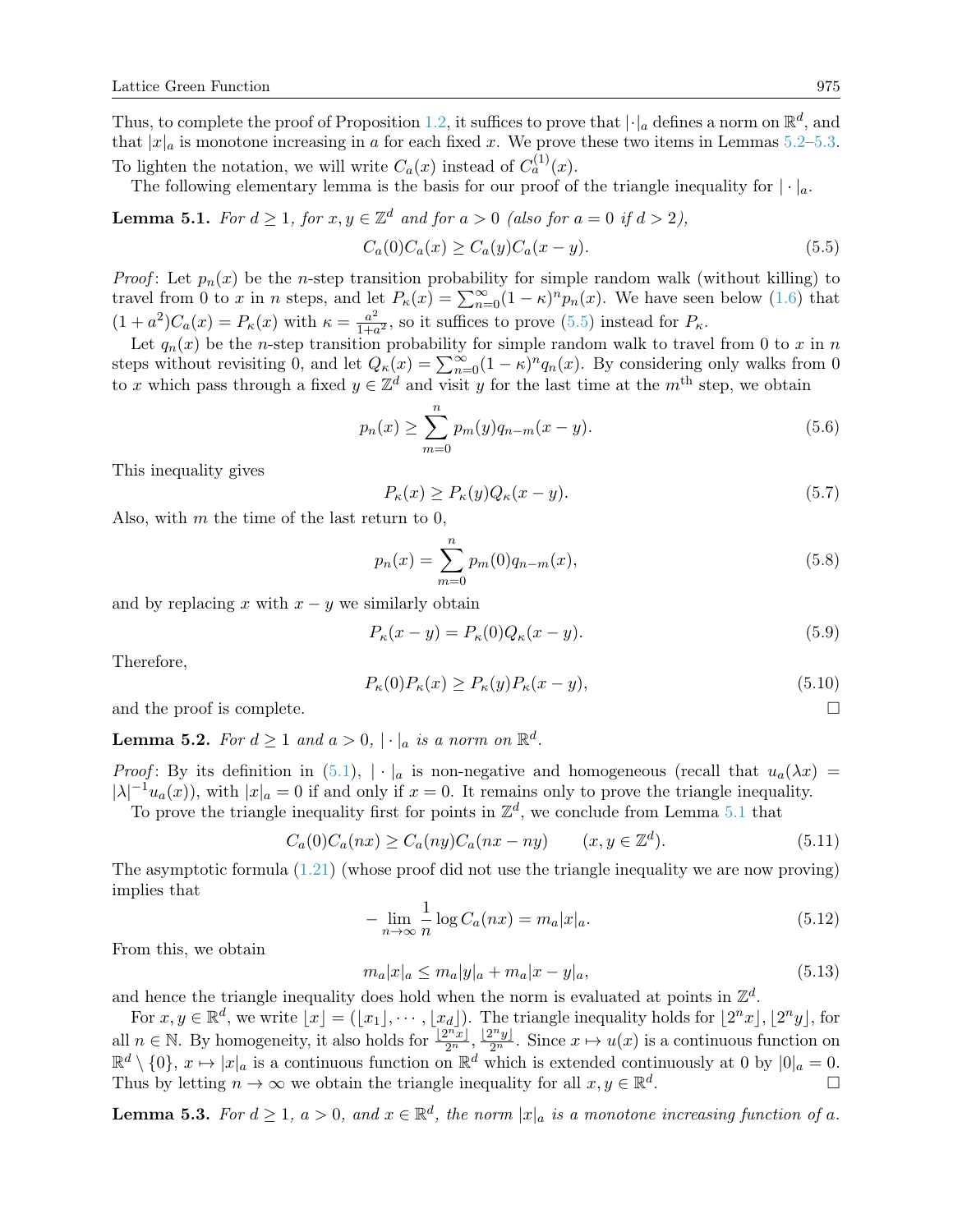*Proof*: We fix  $x \in \mathbb{R}^d$  and prove that the function  $f(a) = |x|_a$  is increasing in a. It is convenient to introduce the notation

$$
\sigma_i = \sigma_i(x) = x_i^2 (1 + x_i^2 u^2)^{-1/2}, \qquad \|\sigma\|_1 = \sum_{i=1}^d \sigma_i.
$$
 (5.14)

Implicit differentiation of  $\cosh m_a = 1 + da^2$  with respect to a gives

$$
m'_a(a) = \frac{2da}{\sinh m_a},\tag{5.15}
$$

and differentiation of [\(1.9\)](#page-3-0) leads to

$$
u'_a = \frac{2da}{u||\sigma||_1}.
$$
\n(5.16)

Therefore, by  $(5.1)$ ,

$$
f'(a) = -\frac{m'_a}{m_a^2} \sum_{i=1}^d x_i \operatorname{arcsinh}(x_i u) + \frac{u'}{m_a} ||\sigma||_1 = \frac{2da}{um_a} \left( 1 - \frac{|x|_a u}{\sinh m_a} \right).
$$
 (5.17)

Let

$$
U(x) = |x|_a u_a(x) \quad (x \in \mathbb{R}^d \setminus \{0\}), \tag{5.18}
$$

and note that when  $x = e_i$  is a unit vector, it follows from  $(1.14)$ – $(1.15)$  that

$$
U(e_i) = u_a(e_i) = \sinh m_a.
$$
\n
$$
(5.19)
$$

Thus it suffices to show that U is maximal at  $e_i$ , as this implies  $f'(a) \geq 0$ . Since  $U(\lambda x) = U(x)$ for all  $\lambda > 0$ , and since U is continuously differentiable and bounded on  $\mathbb{R}^d \setminus \{0\}$ , the maximum exists and will be attained along lines through the origin. There will be several lines since  $U(x)$  is invariant under permutation or sign changes of the coordinates of  $x$ , so we may restrict attention to nonzero x with  $x_1 \geq \cdots \geq x_d$ .

We first argue that any critical point  $x^*$  of U must have all its nonzero coordinates equal. A critical point of U obeys

$$
\frac{\partial U}{\partial x_i}(x^*) = \frac{u \operatorname{arcsinh}(x_i^* u)}{m_a} + |x^*|_a \frac{\partial u}{\partial x_i}(x^*) = 0 \qquad (i = 1, \dots, d). \tag{5.20}
$$

Differentiation of  $(1.9)$  with respect to  $x_i$  gives

<span id="page-19-1"></span><span id="page-19-0"></span>
$$
x_i \frac{\partial u}{\partial x_i} = -u \frac{\sigma_i}{\|\sigma\|_1}.\tag{5.21}
$$

Thus, with  $\sigma_i^* = \sigma_i(x^*)$  and  $u^* = u_a(x^*)$ , [\(5.20\)](#page-19-0) can be rephrased as

$$
\frac{\sigma_i^*}{\|\sigma^*\|_1} = \frac{x_i^* \arcsin u^* x_i^*}{m_a |x^*|_a} \qquad (i = 1, ..., d). \tag{5.22}
$$

Let  $k \ge 1$  denote the largest subscript i such that  $x_i^* > 0$ . From [\(5.22\)](#page-19-1), we see that

$$
\frac{\sigma_i^* u^{*2}}{u^* x_i^* \arcsin u^* x_i^*} = \frac{\sigma_j^* u^{*2}}{u^* x_j^* \arcsin u^* x_j^*} \qquad (i, j \le k). \tag{5.23}
$$

An elementary calculation shows that the function

<span id="page-19-2"></span>
$$
t \mapsto \frac{t}{\sqrt{1+t^2}\arcsinh t} \tag{5.24}
$$

is a bijection from  $\mathbb{R}^+$  onto [0,1]. Thus [\(5.23\)](#page-19-2) implies the equality  $u^*x_i^* = u^*x_j^*$ , so indeed all nonzero coordinates of any critical vector  $x^*$  must be equal.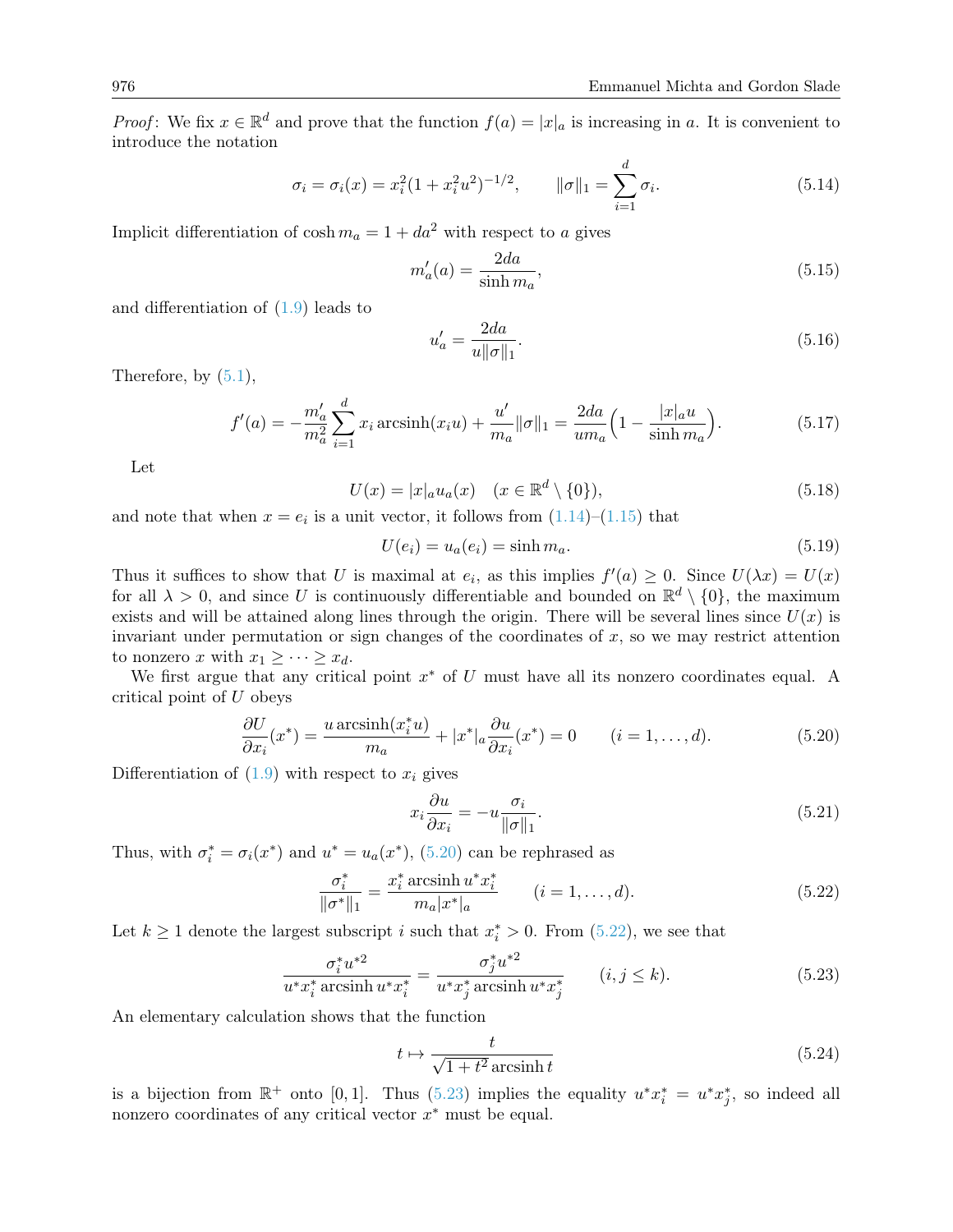Let  $v_k = \sum_{i=1}^k e_i$ , for  $k = 1, ..., d$ . It remains only to determine which value of k maximises  $U(v_k)$ . The explicit values of  $u_a(v_k)$  and  $|v_k|_a$  can be computed from  $(1.9)$ – $(1.10)$ , with the result that

$$
u_a(v_k) = \sqrt{(1 + da^2/k)^2 - 1} = \sinh(\arccosh(1 + da^2/k)),\tag{5.25}
$$

$$
|v_k| = \frac{1}{m_a} k \arcsin( u_a(v_k) = \frac{1}{m_a} k \arccosh(1 + da^2 / k).
$$
 (5.26)

From this, we find that

$$
U(v_k) = \frac{da^2}{m_a}\psi(1 + da^2/k), \qquad \psi(x) = \left(\frac{x+1}{x-1}\right)^{1/2} \operatorname{arccosh} x.
$$
 (5.27)

A computation gives

$$
\psi'(x) = \frac{1}{x - 1} \left( 1 - \frac{\arccosh x}{\sqrt{x^2 - 1}} \right) \ge 0,
$$
\n(5.28)

with the inequality due to the fact that  $\arccosh x \leq$  $x^2-1$  for all  $x \geq 1$ . Therefore  $U(v_k)$  is decreasing in k and the maximum of  $U(v_k)$  is attained at  $v_1 = e_1$ . We have noted previously that this suffices, so the proof is complete.

### <span id="page-20-0"></span>Appendix A. Continuum Green function

Let  $\Delta_{\mathbb{R}}$  denote the Laplace operator for functions on  $\mathbb{R}^d$ , normalised by  $\frac{1}{2d}$ , for dimensions  $d \geq 1$ . Let  $s \geq 0$  and  $q > 0$ . The Green function (or *fundamental solution*) of the operator  $-\Delta_{\mathbb{R}} + s^2$ corresponds to the  $q = 1$  case of the integral

$$
G_s^{(q)}(x) = \int_{\mathbb{R}^d} \frac{e^{ik \cdot x}}{(\frac{1}{2d} ||k||_2^2 + s^2)^q} \frac{dk}{(2\pi)^d} \qquad (x \in \mathbb{R}^d \setminus \{0\}).
$$
 (A.1)

However this integral requires some interpretation, as it is not absolutely convergent for large  $k$ unless  $d < 2q$ , and for  $s = 0$  it is not convergent at  $k = 0$  unless  $d > 2q$ . The interpretation is in terms of tempered distributions in the next proposition. For the case  $s = 0$ , see [Grafakos](#page-23-21) [\(2014,](#page-23-21) Theorem 2.4.6) for an extension without the restriction that  $d > 2q$ .

<span id="page-20-1"></span>**Proposition A.1.** Let  $d \geq 1$ ,  $q > 0$ , and  $s \geq 0$  (with the restriction  $d > 2q$  if  $s = 0$ ). In the sense of tempered distributions, the Fourier transform of  $G_s^{(q)}(x)$  defined by  $(1.17)$ – $(1.19)$  is

<span id="page-20-2"></span>
$$
\hat{G}_s^{(q)}(k) = \frac{1}{\left(\frac{1}{2d} \|k\|_2^2 + s^2\right)^q}.
$$
\n(A.2)

For  $f \in L^1(\mathbb{R}^d)$ , we define

<span id="page-20-4"></span>
$$
\hat{f}(k) = \int_{\mathbb{R}^d} f(x)e^{ik \cdot x} dx \qquad (k \in \mathbb{R}^d). \tag{A.3}
$$

In particular,  $\hat{p}_t(k) = e^{-t||k||_2^2/2d}$ , where  $p_t$  is the heat kernel defined in [\(4.1\)](#page-15-4).

*Proof of Proposition [A.1:](#page-20-1)* Let  $d \geq 1, q > 0$  and  $s \geq 0$ , with the additional assumption that  $d > 2q$ if  $s = 0$ . Let  $\varphi$  be a Schwartz-class test function on  $\mathbb{R}^d$ . In the sense of tempered distributions, the statement that the Fourier transform is given by  $(A.2)$  is the statement that

<span id="page-20-3"></span>
$$
\int_{\mathbb{R}^d} \frac{1}{(\frac{1}{2d}||k||_2^2 + s^2)^q} \hat{\varphi}(k) \frac{\mathrm{d}k}{(2\pi)^d} = \int_{\mathbb{R}^d} G_s^{(q)}(x) \varphi(x) \mathrm{d}x. \tag{A.4}
$$

To prove  $(A.4)$ , we use  $(2.4)$  and Fubini's Theorem to obtain

$$
\int_{\mathbb{R}^d} \frac{1}{(\frac{1}{2d} \|k\|_2^2 + s^2)^q} \hat{\varphi}(k) \frac{\mathrm{d}k}{(2\pi)^d} = \frac{1}{\Gamma(q)} \int_0^\infty \mathrm{d}t \, t^{q-1} e^{-ts^2} \int_{\mathbb{R}^d} \frac{\mathrm{d}k}{(2\pi)^d} e^{-t \|k\|_2^2 / 2d} \hat{\varphi}(k). \tag{A.5}
$$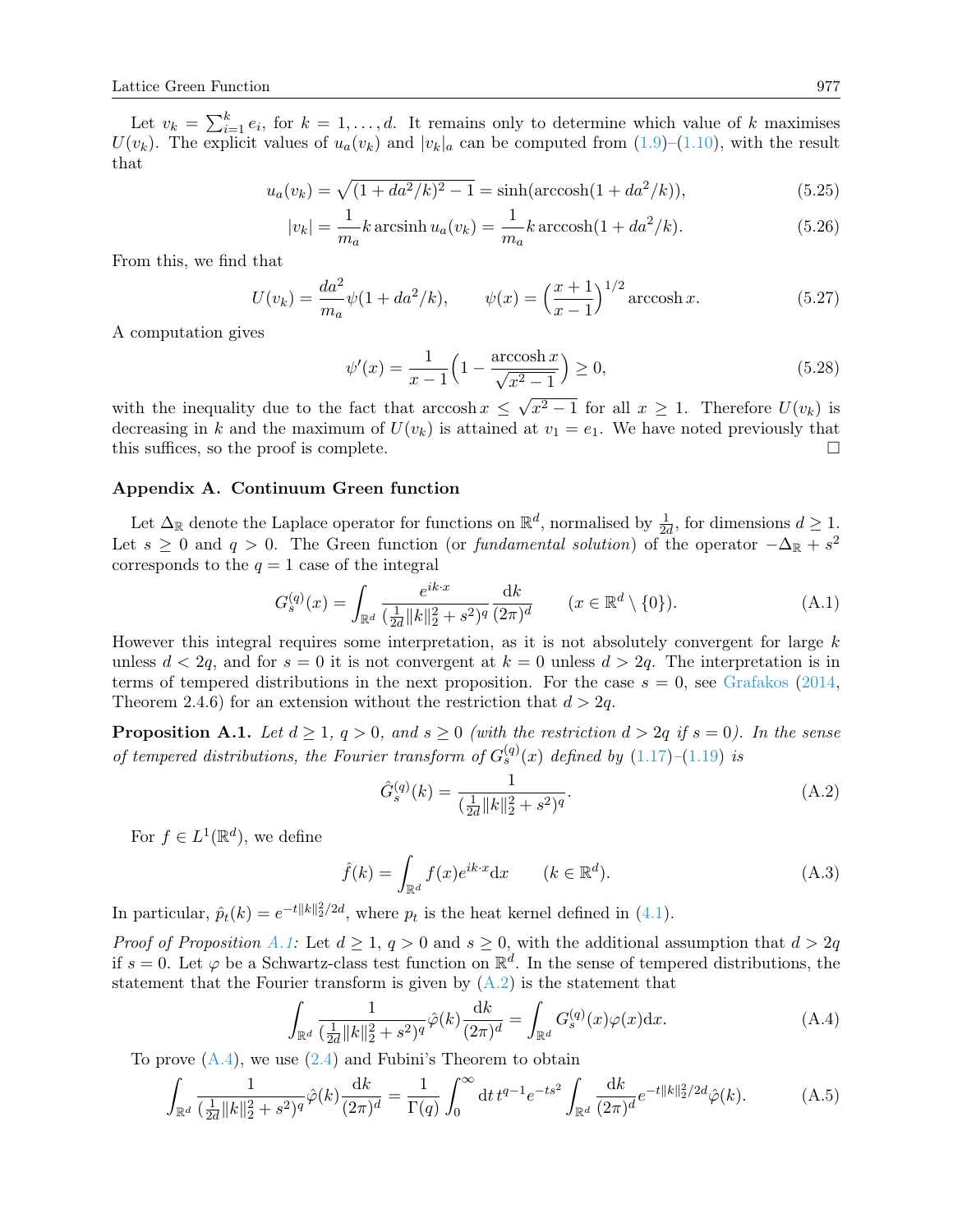Fubini's Theorem indeed applies since the integral on the right-hand side is absolutely convergent, because the *t*-integral is bounded uniformly in k when  $s > 0$ , and is  $O(||k||_2^{-2q}$  $2^{2q}$ ) when  $s = 0$  so there is no divergence at  $k = 0$  when  $d > 2q$  (of course there is no divergence as  $k \to \infty$  because  $\hat{\varphi}$  is a Schwartz function). By Parseval's relation, the last integral in  $(A.5)$  is equal to

<span id="page-21-1"></span>
$$
\int_{\mathbb{R}^d} \frac{\mathrm{d}k}{(2\pi)^d} \hat{p}_t(k) \hat{\varphi}(k) = \int_{\mathbb{R}^d} p_t(x) \varphi(x) \mathrm{d}x. \tag{A.6}
$$

A second application of Fubini's Theorem (justified below) then gives

$$
\int_{\mathbb{R}^d} \frac{1}{(\frac{1}{2d} \|k\|_2^2 + s^2)^q} \hat{\varphi}(k) \frac{dk}{(2\pi)^d} = \int_{\mathbb{R}^d} dx \, \varphi(x) \frac{1}{\Gamma(q)} \int_0^\infty dt \, t^{q-1} e^{-ts^2} p_t(x)
$$
\n
$$
= \int_{\mathbb{R}^d} dx \, \varphi(x) G_s(x), \tag{A.7}
$$

where we used  $(4.2)$ – $(4.3)$  for the last equality. To justify the application of Fubini's Theorem in [\(A.7\)](#page-21-1), it suffices to prove that the integral on its first right-hand side is absolutely convergent. We have just shown that this integral has integrand  $\varphi(x)G_s^{(q)}(x)$ . There is no issue for large x, since  $G_s(x)$  decays as  $x \to \infty$  and  $\varphi$  is a Schwartz function. As  $x \to 0$ ,  $G_s^{(q)}(x)$  is asymptotically a multiple of  $||x||_2^{d-2q}$  $a^{-2q}$  for all  $s \ge 0$  (recall [\(1.20\)](#page-4-7) for asymptotics of  $K_{(d-2q)/2}$  when  $s > 0$ ), and this is integrable. This completes the proof.

## <span id="page-21-0"></span>Appendix B. Bessel function with large order and large argument

We now prove Lemma [2.2,](#page-9-9) which we restate here for convenience as Lemma [B.1.](#page-21-2)

<span id="page-21-2"></span>Lemma B.1. As  $\nu \to \infty$ ,

<span id="page-21-3"></span>
$$
\bar{I}_{\nu}(\nu t) = L_{\nu}(t)(1 + o(1))
$$
\n(B.1)

where the o(1) is uniform in  $t > 0$ . Also, as  $\nu \to \infty$ , for any  $s > 0$ ,

<span id="page-21-4"></span>
$$
\bar{I}_{\nu}(\nu^2 s) \sim \frac{e^{-1/2s}}{\nu(2\pi s)^{1/2}},\tag{B.2}
$$

with an error that is not uniform in s. Finally, there exist  $C, \delta, \nu_0 > 0$  such that

$$
\bar{I}_{\nu}(\nu^{2}s) \le C\Big(e^{-\delta\nu}\mathbb{1}_{2\nu s<1} + \nu^{-1}s^{-1/2}e^{-\delta/s}\mathbb{1}_{2\nu s\ge1}\Big) \qquad (\nu \geq \nu_{0}, \ s > 0). \tag{B.3}
$$

*Proof*: The uniform asymptotic formula  $(B.1)$  is given in [Olver](#page-23-20) [\(1997,](#page-23-20) (7.18), p. 378).

To prove [\(B.2\)](#page-21-4), we fix  $s > 0$  and set  $t = \nu s$  in [\(B.1\)](#page-21-3). By the definitions of  $L, \psi$  in [\(2.8\)](#page-9-5) we have

<span id="page-21-5"></span>
$$
L_{\nu}(\nu s) \sim \frac{e^{\nu \psi(\nu s)}}{\nu (2\pi s)^{1/2}}\tag{B.4}
$$

and

$$
e^{\nu\psi(\nu s)} = e^{-\nu^2 s} e^{\nu\sqrt{1+\nu^2 s^2}} \left(\frac{\nu s}{1+\sqrt{1+\nu^2 s^2}}\right)^{\nu} \sim e^{-1/2s},\tag{B.5}
$$

so  $(B.2)$  then follows from the uniformity in  $(B.1)$  together with

$$
L_{\nu}(\nu s) \sim \frac{e^{-1/2s}}{\nu (2\pi s)^{1/2}}.
$$
\n(B.6)

To prove  $(B.3)$ , we use  $(B.1)$  to see that there is a  $\nu_0 > 0$  such that

$$
\bar{I}_{\nu}(\nu s) \le 2L_{\nu}(\nu s) \qquad (\nu \ge \nu_0, \ s > 0). \tag{B.7}
$$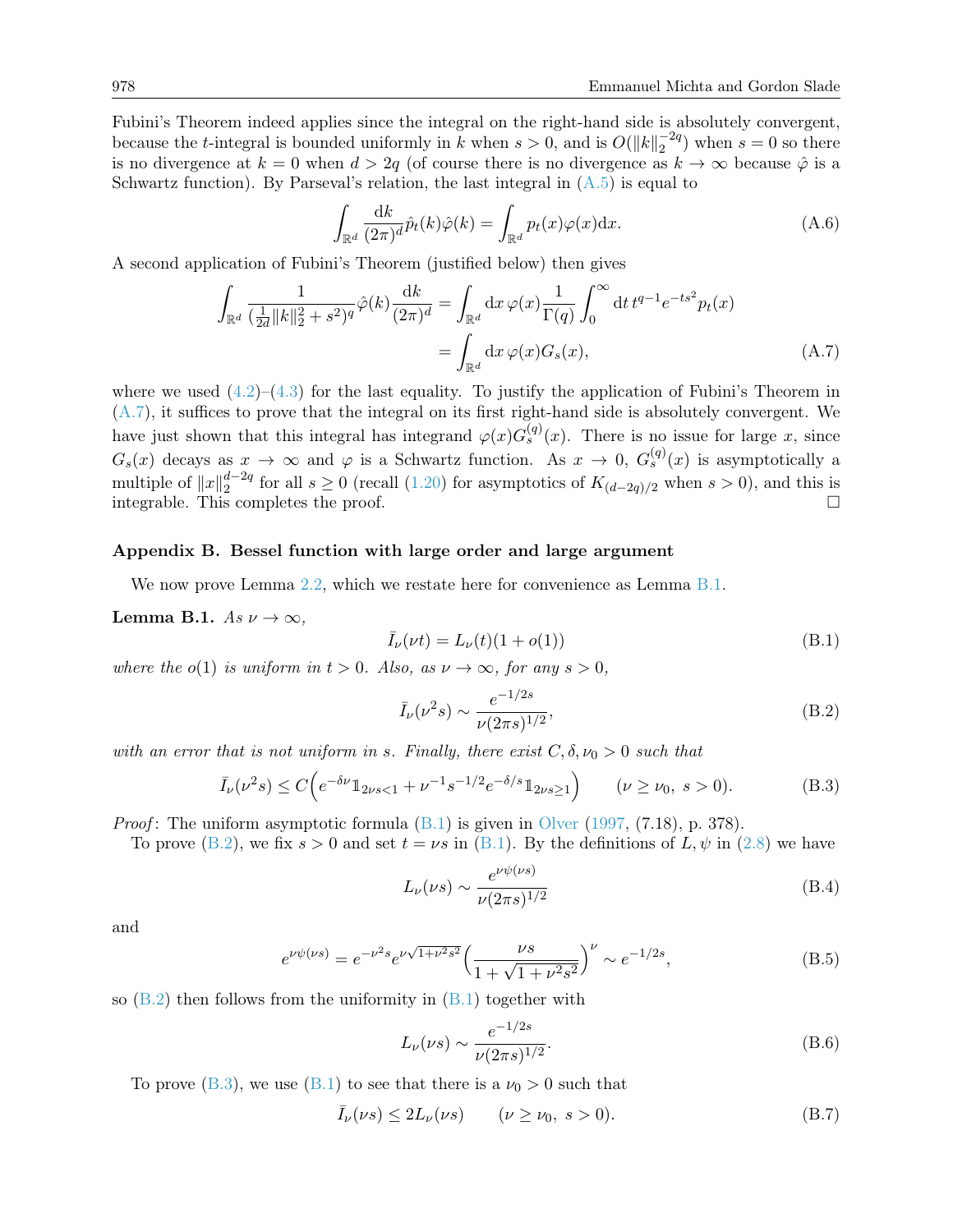By the definition of  $L_{\nu}$  in [\(2.8\)](#page-9-5),

$$
L_{\nu}(t) = \frac{e^{-\nu t + \nu\sqrt{1+t^2}}}{(2\pi\nu)^{1/2}(1+t^2)^{1/4}}h_{\nu}(t), \qquad h_{\nu}(t) = \left(\frac{t}{1+\sqrt{1+t^2}}\right)^{\nu}.
$$
 (B.8)

We need an estimate for  $(B.8)$  when  $t = \nu s$ . We use

<span id="page-22-7"></span>
$$
\sqrt{1+t^2} \le t + \min(1, (2t)^{-1}),\tag{B.9}
$$

$$
(1+t^2)^{-1/4} \le \min(1, t^{-1/2}),\tag{B.10}
$$

to obtain

$$
L_{\nu}(\nu s) \le C\nu^{-1/2} \min(1, (\nu s)^{-1/2}) e^{\min(\nu, (2s)^{-1})} h_{\nu}(\nu s). \tag{B.11}
$$

If  $2\nu s \geq 1$  then we use (with C possibly changing from line to line)

$$
L_{\nu}(\nu s) \le C\nu^{-1} s^{-1/2} e^{1/(2s)} h_{\nu}(\nu s) \qquad (2\nu s \ge 1), \tag{B.12}
$$

while if  $2\nu s < 1$  we use simply

$$
L_{\nu}(\nu s) \le Ce^{\nu}h_{\nu}(\nu s) \qquad (2\nu s < 1). \tag{B.13}
$$

Thus it remains to prove that there exists a  $\delta > 0$  such that

<span id="page-22-8"></span>
$$
h_{\nu}(\nu s) \le \begin{cases} e^{-(1+\delta)\nu} & (2\nu s < 1) \\ e^{-(\delta+1/2)/s} & (2\nu s \ge 1). \end{cases}
$$
 (B.14)

Suppose first that  $2\nu s < 1$ . The inequality [\(B.14\)](#page-22-8) holds in this case because

$$
h_{\nu}(\nu s) \le 4^{-\nu} \qquad (2\nu s < 1). \tag{B.15}
$$

Finally, if  $2\nu s \ge 1$  then, since the function  $\tau(y) = (\frac{y}{1+\sqrt{1+y^2}})^y$  is decreasing in y,

$$
h_{\nu}(\nu s) \le \tau (1/2)^{1/s} = e^{-(\log(2+\sqrt{5}))/2s} \qquad (2\nu s \ge 1),
$$
\n(B.16)

and this suffices for [\(B.14\)](#page-22-8) because  $\log(2+\sqrt{5}) > 1$ .

# Acknowledgements

We thank Yacine Aoun for helpful comments on an earlier version of this paper, and an anonymous referee for valuable suggestions.

## References

- <span id="page-22-4"></span>Aoun, Y., Ioffe, D., Ott, S., and Velenik, Y. Non-analyticity of the correlation length in systems with exponentially decaying interactions. Comm. Math. Phys., 386 (1), 433–467 (2021). [MR4287191.](http://www.ams.org/mathscinet-getitem?mr=MR4287191)
- <span id="page-22-3"></span>Aronszajn, N., Creese, T. M., and Lipkin, L. J. Polyharmonic functions. Oxford Mathematical Monographs. The Clarendon Press, Oxford University Press, New York (1983). ISBN 0-19- 853906-1. [MR745128.](http://www.ams.org/mathscinet-getitem?mr=MR745128)
- <span id="page-22-5"></span>Brydges, D., Helmuth, T., and Holmes, M. The continuous-time lace expansion. Comm. Pure Appl. Math., 74 (11), 2251–2309 (2021). [MR4373158.](http://www.ams.org/mathscinet-getitem?mr=MR4373158)
- <span id="page-22-2"></span>Campanino, M., Chayes, J. T., and Chayes, L. Gaussian fluctuations of connectivities in the subcritical regime of percolation. Probab. Theory Related Fields,  $88$  (3), 269–341 (1991). [MR1100895.](http://www.ams.org/mathscinet-getitem?mr=MR1100895)
- <span id="page-22-0"></span>Campanino, M., Ioffe, D., and Velenik, Y. Fluctuation theory of connectivities for subcritical random cluster models. Ann. Probab., 36 (4), 1287–1321 (2008). [MR2435850.](http://www.ams.org/mathscinet-getitem?mr=MR2435850)
- <span id="page-22-1"></span>Chayes, J. T. and Chayes, L. Ornstein-Zernike behavior for self-avoiding walks at all noncritical temperatures. Comm. Math. Phys., 105 (2), 221–238 (1986). [MR849206.](http://www.ams.org/mathscinet-getitem?mr=MR849206)
- <span id="page-22-6"></span>Cochran, J. A. The monotonicity of modified Bessel functions with respect to their order. J. Math. and Phys., 46, 220–222 (1967). [MR213624.](http://www.ams.org/mathscinet-getitem?mr=MR213624)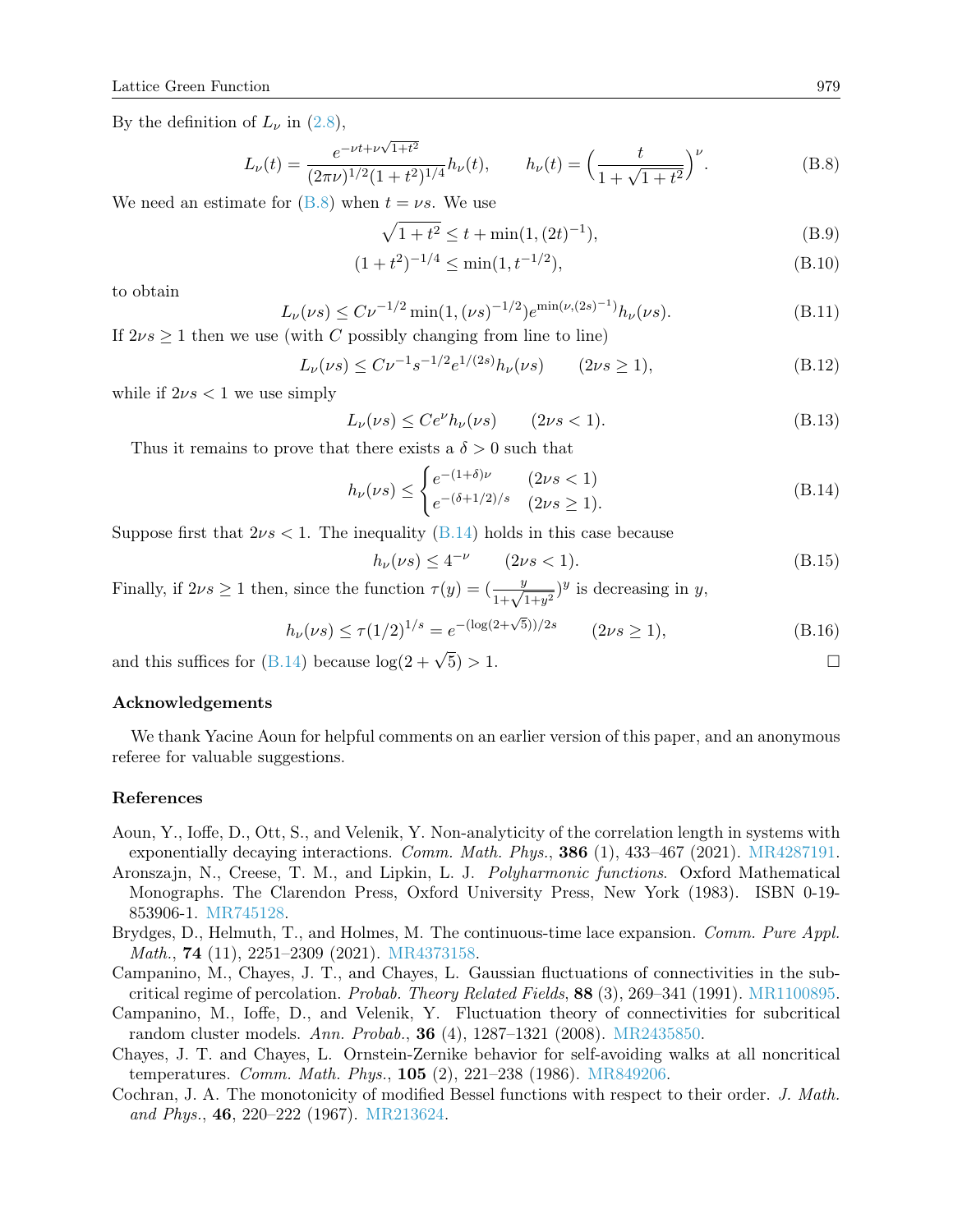- <span id="page-23-15"></span>Deng, Y., Garoni, T. M., Grimm, J., and Zhou, Z. Unwrapped two-point functions on highdimensional tori. J. Stat. Mech. Theory Exp., 2022, 053208 (2022). DOI:  $10.1088/1742$ [5468/ac6a5c.](http://dx.doi.org/10.1088/1742-5468/ac6a5c)
- <span id="page-23-19"></span>Gradshteyn, I. S. and Ryzhik, I. M. Table of integrals, series, and products. Elsevier/Academic Press, Amsterdam, seventh edition (2007). ISBN 978-0-12-373637-6; 0-12-373637-4. [MR2360010.](http://www.ams.org/mathscinet-getitem?mr=MR2360010)
- <span id="page-23-21"></span>Grafakos, L. Classical Fourier analysis, volume 249 of Graduate Texts in Mathematics. Springer, New York, third edition (2014). ISBN 978-1-4939-1193-6; 978-1-4939-1194-3. [MR3243734.](http://www.ams.org/mathscinet-getitem?mr=MR3243734)
- <span id="page-23-0"></span>Guttmann, A. J. Lattice Green's functions in all dimensions. J. Phys. A, 43 (30), 305205, 26 (2010). [MR2659619.](http://www.ams.org/mathscinet-getitem?mr=MR2659619)
- <span id="page-23-5"></span>Hara, T. Decay of correlations in nearest-neighbor self-avoiding walk, percolation, lattice trees and animals. Ann. Probab., 36 (2), 530–593 (2008). [MR2393990.](http://www.ams.org/mathscinet-getitem?mr=MR2393990)
- <span id="page-23-4"></span>Hara, T., van der Hofstad, R., and Slade, G. Critical two-point functions and the lace expansion for spread-out high-dimensional percolation and related models. Ann. Probab., 31 (1), 349–408 (2003). [MR1959796.](http://www.ams.org/mathscinet-getitem?mr=MR1959796)
- <span id="page-23-9"></span>Hutchcroft, T., Michta, E., and Slade, G. High-dimensional near-critical percolation and the torus plateau. ArXiv Mathematics e-prints (2021). [arXiv: 2107.12971.](http://arxiv.org/abs/2107.12971)
- <span id="page-23-2"></span>Lawler, G. F. and Limic, V. Random walk: a modern introduction, volume 123 of Cambridge Studies in Advanced Mathematics. Cambridge University Press, Cambridge (2010). ISBN 978-0- 521-51918-2. [MR2677157.](http://www.ams.org/mathscinet-getitem?mr=MR2677157)
- <span id="page-23-1"></span>Madras, N. and Slade, G. The self-avoiding walk. Probability and its Applications. Birkhäuser Boston, Inc., Boston, MA (1993). ISBN 0-8176-3589-0. [MR1197356.](http://www.ams.org/mathscinet-getitem?mr=MR1197356)
- <span id="page-23-16"></span>Mangad, M. Asymptotic expansions of Fourier transforms and discrete polyharmonic Green's functions. *Pacific J. Math.*, **20**, 85–98 (1967). [MR203368.](http://www.ams.org/mathscinet-getitem?mr=MR203368)
- <span id="page-23-10"></span>McCoy, B. M. and Wu, T. T. The two-dimensional Ising model. Harvard University Press, Cambridge, MA (1973). ISBN 0-674-91440-6. [MR3618829.](http://www.ams.org/mathscinet-getitem?mr=MR3618829)
- <span id="page-23-13"></span>Messikh, R. J. The surface tension near criticality of the 2d-Ising model. ArXiv Mathematics e-prints (2006). [arXiv: 0610636.](http://arxiv.org/abs/0610636)
- <span id="page-23-7"></span>Michta, E. and Slade, G. Weakly self-avoiding walk on a high-dimensional torus. ArXiv Mathematics e-prints (2021). [arXiv: 2107.14170.](http://arxiv.org/abs/2107.14170)
- <span id="page-23-12"></span>Molchanov, S. A. and Yarovaya, E. B. Limit theorems for the Green function of the lattice Laplacian under large deviations for a random walk. Izv. Ross. Akad. Nauk Ser. Mat., **76** (6),  $123-152$  (2012). [MR3074421.](http://www.ams.org/mathscinet-getitem?mr=MR3074421)
- <span id="page-23-20"></span>Olver, F. W. J. Asymptotics and special functions. AKP Classics. A K Peters, Ltd., Wellesley, MA (1997). ISBN 1-56881-069-5. Reprint of the 1974 original [\(MR0435697\)](http://www.ams.org/mathscinet-getitem?mr=MR0435697). [MR1429619.](http://www.ams.org/mathscinet-getitem?mr=MR1429619)
- <span id="page-23-14"></span>Paladini, B. and Sexton, J. C. Asymptotic expansion of the lattice scalar propagator in coordinate space. Phys. Lett. B, 448 (1), 76–84 (1999). [DOI: 10.1016/S0370-2693\(98\)01549-4.](http://dx.doi.org/10.1016/S0370-2693(98)01549-4)
- <span id="page-23-11"></span>Pfister, C.-E. Large deviations and phase separation in the two-dimensional Ising model. Helv. Phys. Acta, 64 (7), 953–1054 (1991). [MR1149430.](http://www.ams.org/mathscinet-getitem?mr=MR1149430)
- <span id="page-23-6"></span>Sakai, A. Lace expansion for the Ising model. *Comm. Math. Phys.*, **272** (2), 283-344 (2007). [MR2300246.](http://www.ams.org/mathscinet-getitem?mr=MR2300246) Correction: Correct bounds on the Ising lace-expansion coefficients, Comm. Math. Phys., 392 (3), 783–823 (2022). [MR4426730.](http://www.ams.org/mathscinet-getitem?mr=MR4426730)
- <span id="page-23-3"></span>Slade, G. The lace expansion and its applications, volume 1879 of Lecture Notes in Mathematics. Springer-Verlag, Berlin (2006). ISBN 978-3-540-31189-8; 3-540-31189-0. Lectures from the 34th Summer School on Probability Theory held in Saint-Flour (2004). [MR2239599.](http://www.ams.org/mathscinet-getitem?mr=MR2239599)
- <span id="page-23-8"></span>Slade, G. The near-critical two-point function and the torus plateau for weakly self-avoiding walk in high dimensions. ArXiv Mathematics e-prints (2020). [arXiv: 2008.00080.](http://arxiv.org/abs/2008.00080)
- <span id="page-23-17"></span>Spitzer, F. *Principles of random walk*. Graduate Texts in Mathematics, Vol. 34. Springer-Verlag, New York-Heidelberg, second edition (1976). [MR0388547.](http://www.ams.org/mathscinet-getitem?mr=MR0388547)
- <span id="page-23-18"></span>Uchiyama, K. Green's functions for random walks on  $\mathbb{Z}^N$ . Proc. London Math. Soc. (3), 77 (1), 215–240 (1998). [MR1625467.](http://www.ams.org/mathscinet-getitem?mr=MR1625467)